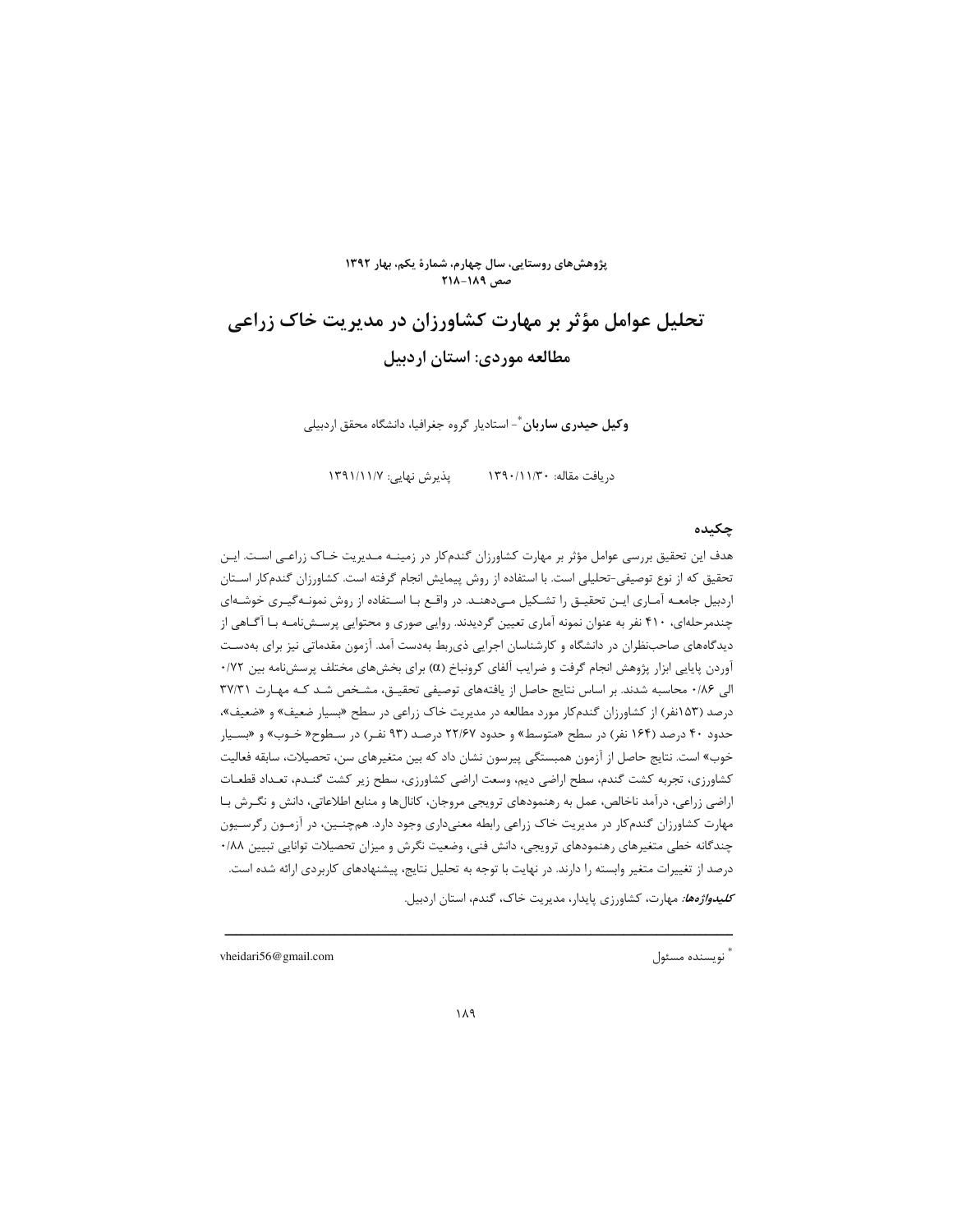ــــ تحلیل عوامل مؤثر بر مهارت کشاورزان در مدیریت خاک زراعی وکیل حیدری ساربان ــــ

#### مقدمه

با افزايش جمعيت جهان تقاضا براي مواد غذايي فزوني مي يابد و البته امنيت غــذايي در ســطح جهان نیز در آینده نزدیک بر اثر عواملی از این دست دچار بحران می شود: افـزایش فرسـایش و تقلیل حاصل خیزی خاک، چرای بی٫ویه، جنگل تراشی، تلفـات و تخریـب خصوصـیات فیزیکـی خاکهای زراعی و مانند اینها (Gould, 2007, 310-314). در این میان خاک نقش عمـدهای در توسعه پایدار دارد. بهرهبرداری مناسب از خاک، حفاظت از آن کمک زیـادی بـه ثبـات، قــدرت، رفاه، امنیت و پایداری جوامع می کند. این امر مستلزم مهارت کشاورزان و ظرفیتهای شناختی كافي در زمينه حفاظت خاک و بهدست آوردن اطلاعـات لازم در ايـن زمينـه اسـت (كريمـي، چیذری، ۱۳۸۶، ۵۵-۵۴). به باور اسکوبار ٬ بهرەبرداری نامناسب از خاک و همچنین بی توجهی و بهرهبرداری بی رویه می تواند خاک را که منبعی آسیبیذیر است، به نابودی بکشاند یـا بــه هــر شكل مخدوش و تخريب كند (67-65 ,Ecobar, 2008). ناگفته نماند كه تخريب يك ميلي متير خاک در هر سال به معنای از دست دادن ۷۵ کیلوگرم ازت، ۲۴ کیلـوگرم فسـفر و ۸ کیلـوگرم پتاس در هر هکتار زمین زراعی است (شاهرودی، چیذری، ۱۳۸۷،۳۶-۳۵). در اینباره می تـوان گفت حدود ۱۰۰ میلیون هکتار از اراضی ایران در معرض پدیده بیابانزایی قرار دارد. به هرحال کشور ایران در یکی از خشکترین مناطق جهان قرار گرفتـه اسـت و کمبـود آب از مهـمتـرین موانع توسعه کشاورزی آن به شمار می رود (رضایی و همکاران، ۱۳۸۹، ۱۱۰). به همین خـاطر، استفاده از منابع آب و خاک محدود و حساس، از عمدهترین مسائل کشــاورزی ایــران بــه شــمار می آید؛ و امروزه از همین منابع محدود به شکلی نامناسب استفاده مے شـود (دلاوری، ۱۳۸۰، ۲۰). در این زمینه، پژوهشی که سه مؤسسه بین|لمللی در سال ۱۹۹۴ در زمینه برآورد شدت و هزینه تخریب خاک در جنوب آسیا انجام دادهاند، حاکی از آن است که ۹۴ درصـد زمـینهـای کشاورزی ایران دچار تخریب خاکاند و ایران دارای بدترین وضع از نظر تخریب خاک در میـان

1- Escobr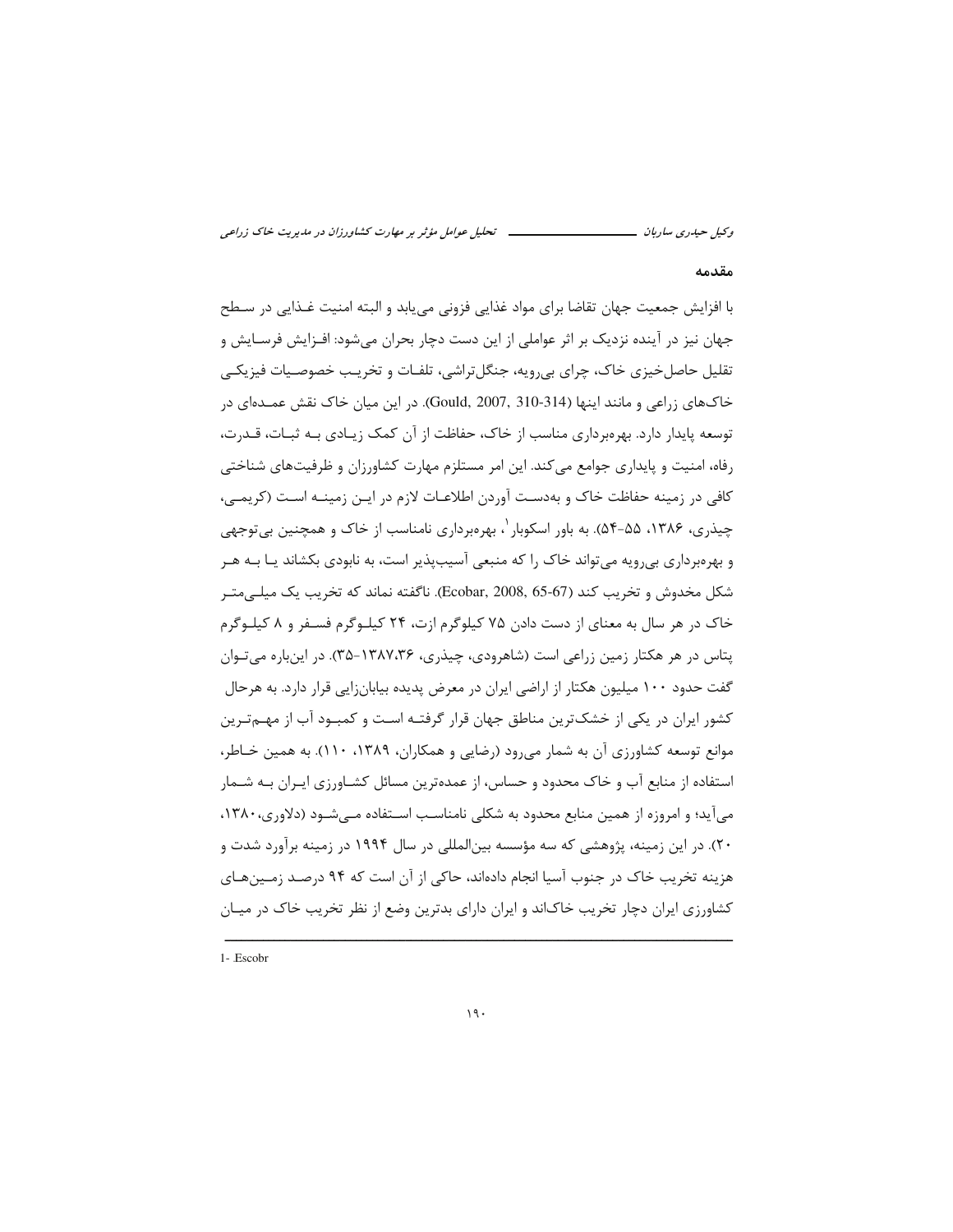کشورهای مـورد مطالعـه اسـت. در ایـن پـژوهش، فقـدان مـدیریت خـاک مهـمتـرین معضـل تهدیدکننده اراضی کشاورزی ایران بیان شده است (FAO, 1994).

گفتنی است گندم از محصولات اساسی و استراتژیک به شمار میآید که بخـش عمـدهای از نیازهای غذایی بشر را نیز تأمین می کند (باقری و زراعت کش، ۱۳۸۷، ۳۲). در ایـران گنــدم بـه دلیل استراتژیک بودن وابستگی دیرین کشاورزان بـه کشـت گنـدم، عـادات و سـلایق و نقـش حساس نان در سبد غذایی مردم، و همچنین توجه دولتمردان و کشاورزان و مصرف کنندگان به کشت و تولید این محصول، همواره اهمیت و جایگاه ویژهای داشته است (عربیــون و همکــاران، ۲۰ ،۱۳۸۸، ۲۰). یافتههای محقق حاکی از آن است که در سال ۱۳۸۸ از حـدود ۳۰۰۰۰ هکتـار از ارضی زیر کشت استان اردبیل ۷۵۰۰ هکتار آن به کشت گندم اختصاص داده شـده کـه از ایـن مقدار ۵۰۰۰ هکتار آن به صورت آبی بوده است و ۲۵۰۰ هکتار دیم. کشت فشردهٔ این محصول در استان اردبیل و ضعف مدیریت خاک زراعی کشاورزان گنـدمکـار باعـث تضـعیف عملکـرد و کیفیت این محصول شده است. بدین ترتیب، شناسایی عواملی کـه مـی تواننـد بـر حیطـههـای روانی-حرکتی کشاورزان گندمکار در زمینه بهکارگیری شیوههای صحیح مدیریت خاک زراعی شامل آزمون خاک، تناوب زراعی و مانند اینها تأثیر نهند، ضـروری اسـت. در واقــع مــی.بایســت راهکارهای مؤثر برنامه درازمدت برای ارتقای عملکرد و کیفیت محصول گندم و مدیریت پایـدار خاک زراعی، مورد توجه مسئولان کشاورزی قرار گیرد. به طور خلاصه، تفـاوت بیشـتر عملکـرد کمی و کیفی بین گندمکاران یا کشتکاران گوناگون در بهکارگیری برخی از روشهای مـدیریت خاک زراعی، و نادیده گـرفتن برخـی دیگـر اسـت. ایـن در حـالی اسـت کـه افـزایش عملکـرد محصولات تولیدی کشاورزان گندمکار در منطقه استان اردبیل منوط به مـدیریت بهینــه خــاک زراعی است و در این میان ارتقای بهرهوری نیروی انسانی از عواملی است که بر مدیریت پایــدار خاک زراعی و در نتیجه بهبود عملکرد کمی و کیفی تولیدات کشاورزی، تـأثیر مـی;هـد. هـدف کلی این تحقیق بررسی و تحلیل عوامل مؤثر بر مهارت کشاورزان گندمکار در زمینه بهکارگیری شیوههای اصولی مدیریت خاک زراعی و تبیین مهمترین عوامل اجتماعی-فرهنگی، اقتصادی،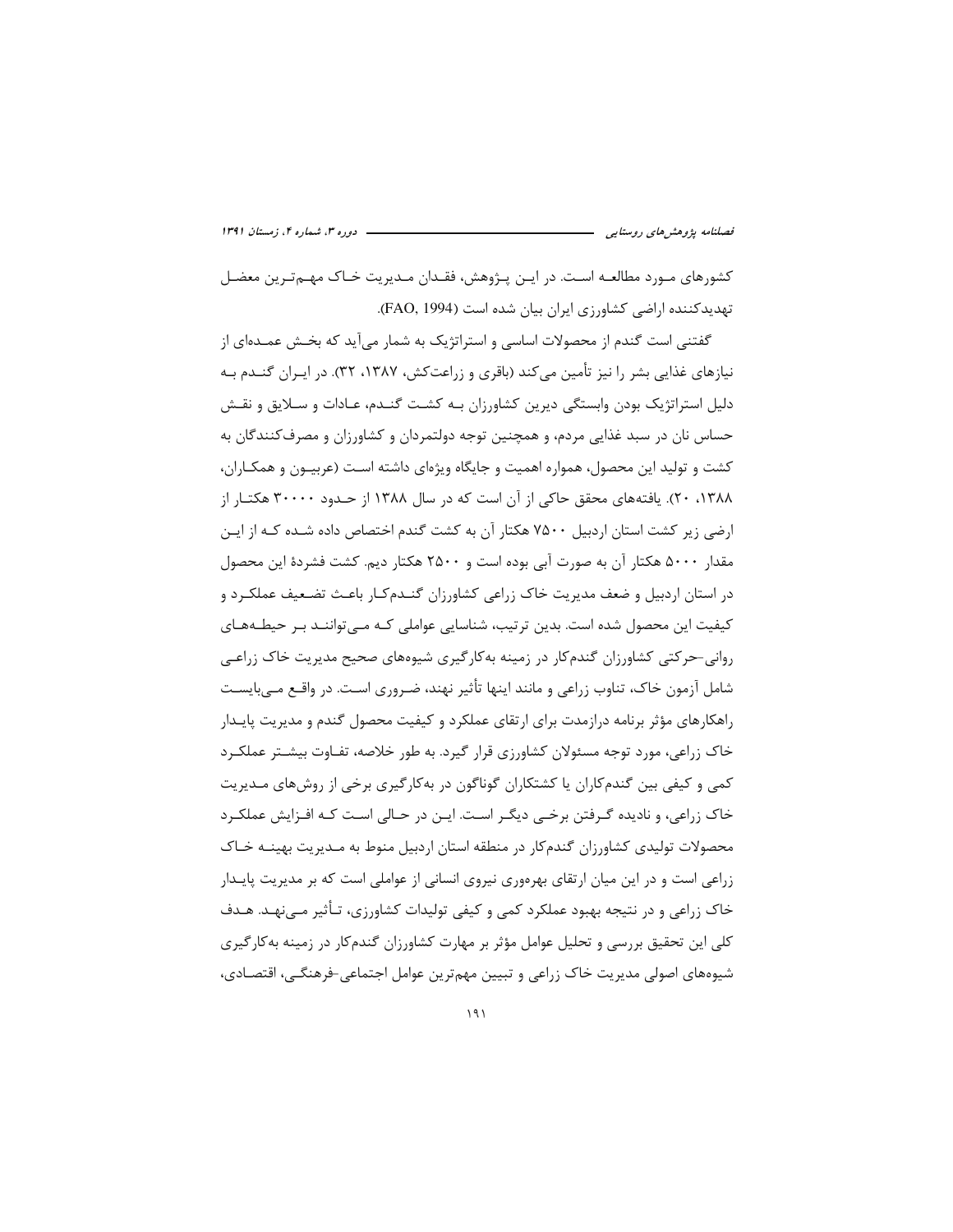فردی و ترویجی تأثیرگذار بر مهارت آنان در استان اردبیل است. همچنین بـهرغـم تـلاش۵هـای مسئولان سازمانهای مرتبط با توسعه کشاورزی، هنوز بهرهوری بهینـه از منـابع طبیعـی پایـه - بهویژه خاک- با چالشهای اساسی روبهرو است. دلیل این امر نیز شناسایی نشدن عوامل مؤثر بر مدیریت پایدار خاک زراعی است و بر این اساس پرسش تحقیق بدین صورت مطرح می شـود که آیا بین عوامل ترویجی، اقتصادی، اجتماعی-فرهنگی و فردی با مدیریت پایدار خاک زراعـی رابطه معنادار وجود دارد يا نه.

### مبانی نظری

بیشتر مردم در نواحی روستایی، برای گذران زندگی به طور مستقیم و یا غیرمستقیم بـه منـابع طبیعی وابستهاند و بیشتر برنامهریزان روستایی و به خصـوص برنامـهریـزان کشـاورزی بـهایـن موضوع واقفاند و به همین علت بر اهمیت فعالیــتهـای توســعه کشــاورزی تأکیــد مــیورزنــد (تقديسي، بسحاق، ١٣٨٩، ٢).

در دهههای اخیر، روند بهرهگیری از توانها یا پتانسیلهـای محیطـی بـا الگـوی مـدیریتی نادرست، هدررفت و تخریب منابع آب و خاک، کاهش ظرفیت محیطی و به تبع آن بحران هـای اقتصادی و اجتماعی و زیستمحیطی شدیدی را بـه همـراه داشــته اسـت (نـوروزی آورگـانی و همکاران، ۱۳۸۹). نیز بر اساس مطالعات اداره آمـار و اطلاعـات کشـور، بـه کـارگیری نادرسـت اراضی زراعی و اعمال شیوههای نامناسب مدیریتی سبب تخریب خـاک مــی شـود و بــه کـاهش عملکرد کیفی و کمی می|نجامد. بر طبق مطالعات انجامشده در ایران شیوه زراعت گنــدمکـاران بهینه نیست، که علت آن را می توان مشکلات مدیریتی در مراحل زراعی و مکانیزه نبودن تولید دانست (اداره کل آمار و اطلاعات، ۱۳۷۸). در این میان باید تـوجهی ویـژه بـه مـدیریت خـاک زراعی شود، زیرا بهبود مدیریت خاک زراعی از سوی کشاورزان می تواند نقش مؤثری در بهبود بهرهوري، افزايش كمبي و كيفـي، خودكفـايي غـذايي، كـاهش سـطوح فقـر، امنيـت غـذايي و کشاورزی پایدار داشته باشد (شاهروی و همکـاران، ۱۳۸۷، ۳-۲). یافتـههـای علمـی حـاکی از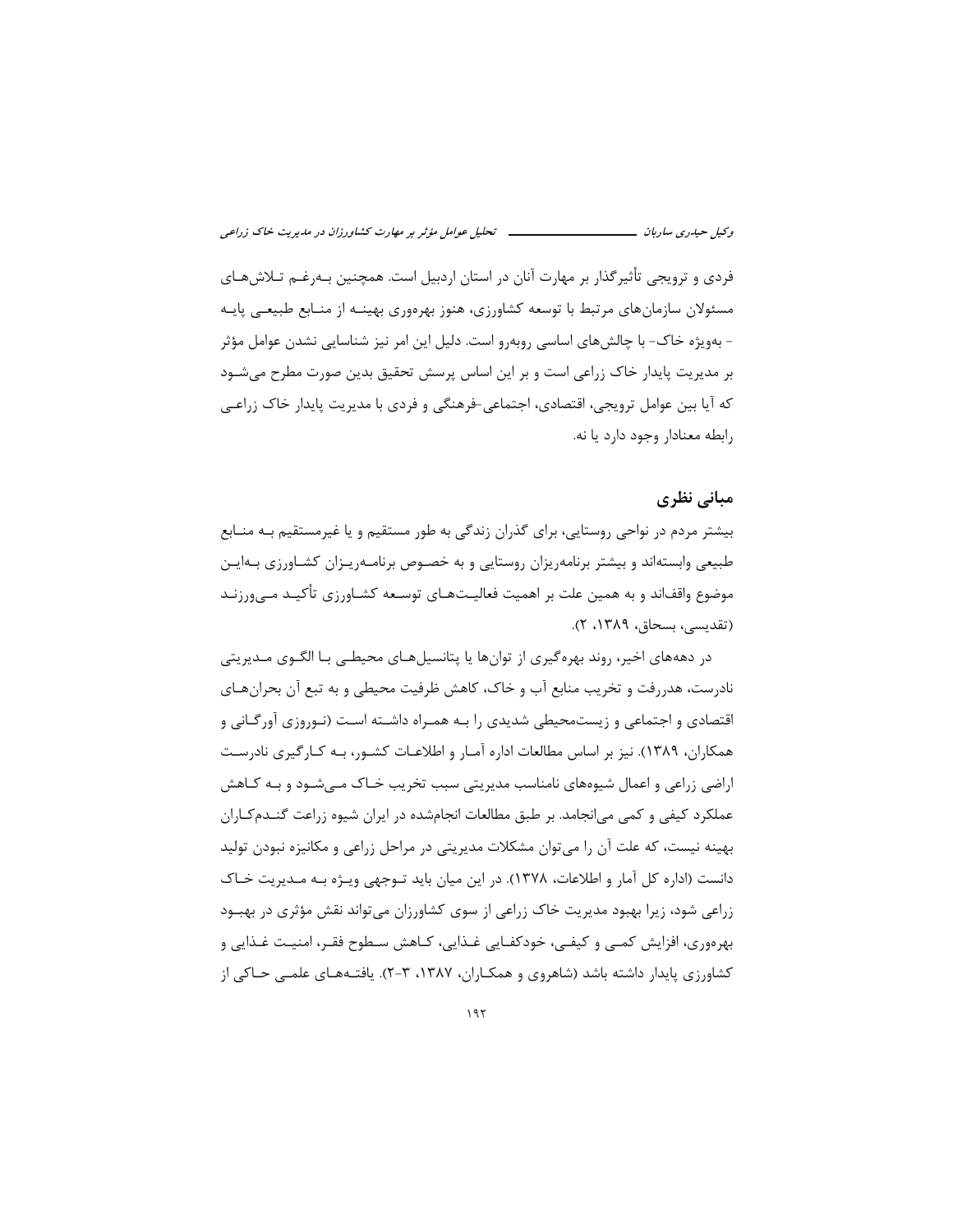آناند که دلیل اصلی تخریب خاک همانا فعالیتهای انسانی همچون کوتـاه کـردن دوره تنــاوب زراعي، بي رمق شدن خاک به دليل مديريت نادرست، استفاده نابهنگام از ماشين آلات سنگين و انهدام ساختمان خاک است (Danne, 2005, 56-58). عمادی' معتقد اسـت کـه در کشـورهای جهان سوم بیشتر کشاورزان مهـارت لازم را در اسـتفاده و مـدیریت خـاک زراعـی ندارنـد و بـا بهره گیری بیش از حد از نهادههای مصنوعی و انرژیهای کمکی ماننـد سـوختهـای فسـیلی و کودهای شیمیایی، اکوسیستم زراعی ناپایدار و سرانجام کاهش کمی و کیفی محصـول را دامـن می;نند (3-3 ,Emadi, 2003). در این زمینه، بالتر <sup>۲</sup> در یافتههای میدانی خــود بــه ایــن نتیجــه رسید که کشاورزان ماهر مسلماً توانایی بیشـتری در مـدیریت بهینــه خـاک زراعـی و عملکـرد بهتری در افزایش محصولات کشـاورزی دارنـد (Bulter, 2006, 432-433). افـزون بـر ایـن، بـه عقیده شاو ٔ با افزایش مهارت کشاورزان، بهرهبرداری بهینــه از خــاک زراعــی از طریــق اســتفاده صحيح از كودهاي شيمايي، بهبود حفاظت منابع طبيعي يايه، اتلاف نكردن رطوبت خاك، انجام عملیات صحیح کشت و زرع و ممانعت از کاهش عناصر غذایی هنگام برداشت محصـول تقویـت مي شود (Van den Ben, 2006, 34-39). برطبق متون توسعه، پـايين بـودن دانـش و مهـارت و نگرش کشاورزان سبب میشود که آنان توانایی بهرهبرداری صحیح از خاک را نداشـته باشـند و به تخريب و نابودي بيشتر آن دامن بزنند (250-245 ,Cistulli, 2009). به زعم وان دن بن بــين ارتقای مهارت کشاورزان با آبیـاری صـحیح، جلـوگیری از افـت شـدید آب زیرزمینـی، آبیـاری نادرست و جلوگیری از افزایش آفات، رابطـهای معنـادار بـه چشـم مـی خـورد ( Van den Ben, 34-39 ,2006, والكر <sup>1</sup> بر اين عقيده است كه بين امنيت غذايي، پايداري مواد غـذايي و ارتقــاي بهرهوري كشاورزي با افزايش مهارت كشاورزان رابطه معنادار وجـود دارد (Walker, 2004, 99).

- 1- Emadei
- 2- Bulter

<sup>3-</sup> Shaw

<sup>4-</sup> Walker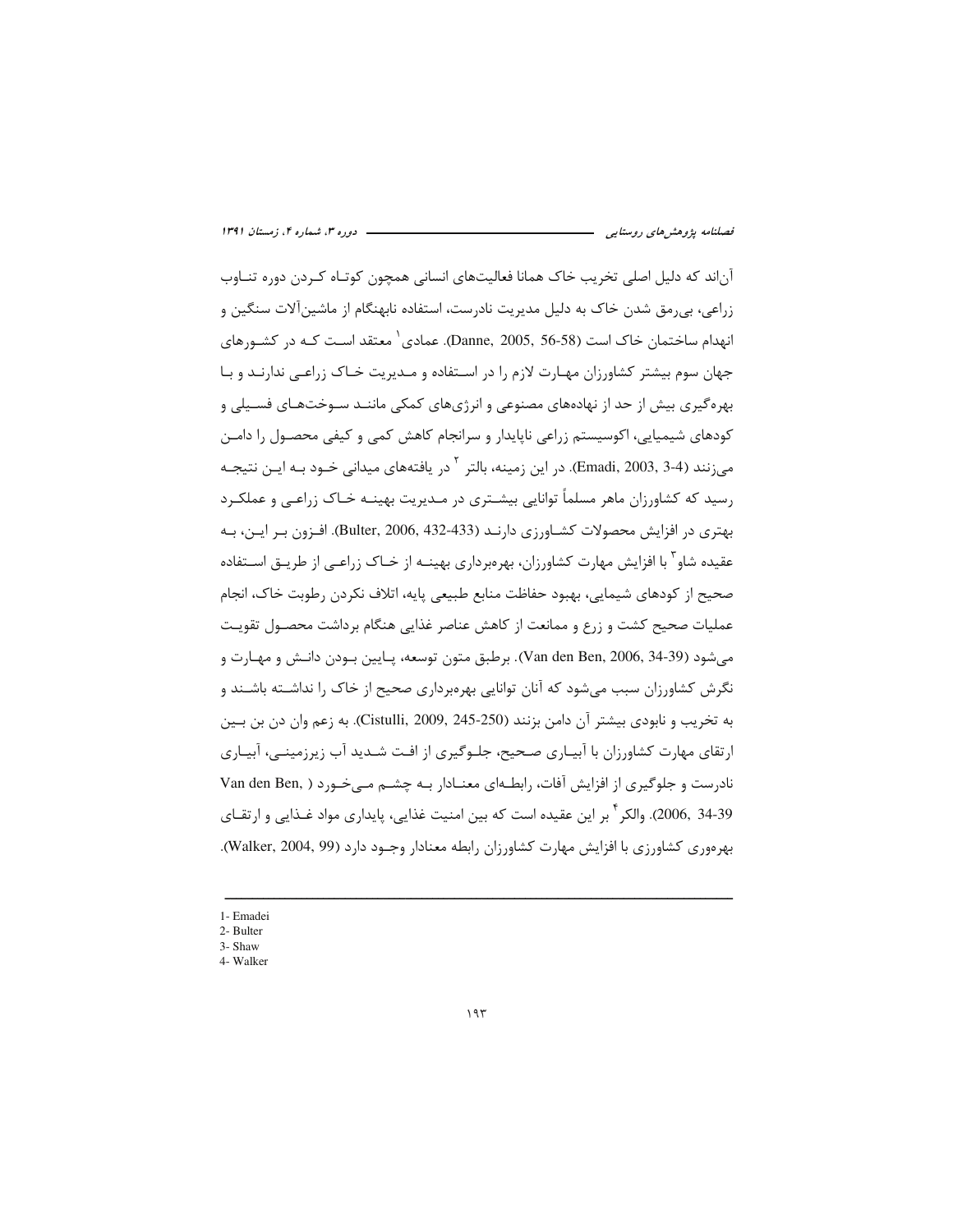مورگان <sup>۱</sup> در یافتههای میدانی خود به این نتیجه رسید که هر قدر کشـاورزان آگـاهی بیشـتری داشته باشند، به همان میزان مشکلات ناشی از عدم مدیریت بهینه خـاک- از قبیـل فرسـایش، خروج بیش از حد مواد معدنی، شوری زمینهای زراعی و آلودگی خاک و آبهـای زیرزمینـی-کم میشود (67-60 Morgan, 2008, 60). شاهرودی و همکاران به نقل از پوست هرناندز <sup>۲</sup> (۱۳۸۸) اشاره کردهاند که ارتقای مؤلفههای سرمایه اجتماعی و سـرمایه مـالی و فیزیکـی کشـاورزان در کنار سرمایه انسانی، بر بهبود بهرهوری خاک کشاورزی آنان تـأثیر مـینهـد. در شـکل ۱ نقـش عوامل انسانی، اجتماعی، مـالی و فیزیکـی بـر مـدیریت منـابع ارضـی کـه در جریـان و تبـدیل سرمایههای کشاورزان دارای تأثیر بر یکدیگرند، نشان داده شده است.





منبع: شاهرودي و همكاران

<sup>1-</sup> Morgan

<sup>2-</sup> Pist-Hernanez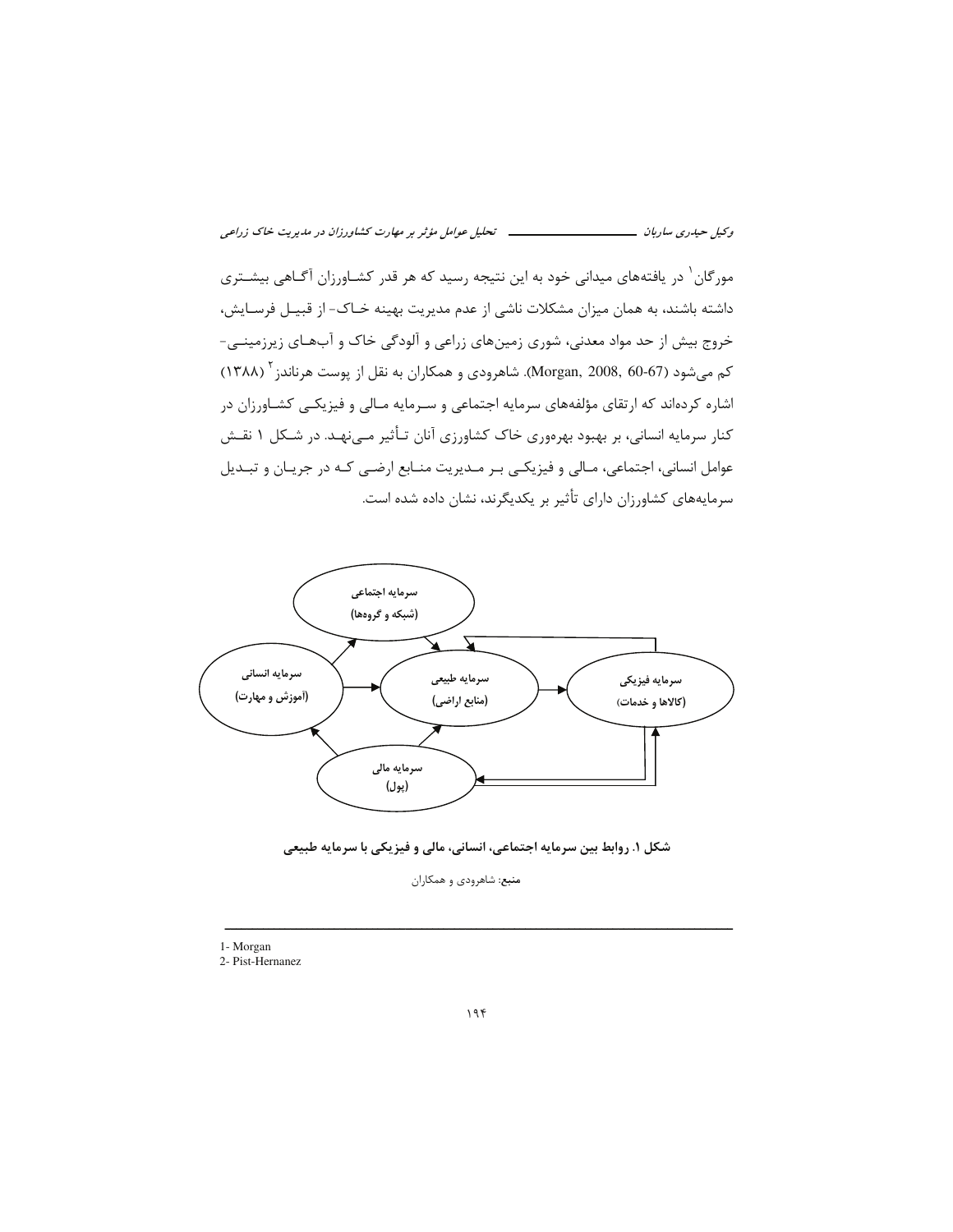از جمله راهکارهای مدیریت پایدار خاک زراعی می توان به نقش ترویج و آموزش کشـاورزی به عنوان مؤلفه اصلی ایجاد تغییر در رفتار افراد از طریق حیطههای سه گانهٔ شناختی، عـاطفی و رواني-حركتي اشاره كرد كه نتيجة حيطة شناختي افزايش سطح آگاهي و دانش، نتيجه حيطـه عاطفي تغيير در نگرش افراد، و نتيجه حيطه رواني —حركتي توسعه و بهبود سطح مهـارتهـاي آنان است. بنابراین، برنامههای آموزشی-ترویجی کـه اهـدافشـان بهبـود وضـعیت اجتمـاعی و اقتصادی و زیستی روستاییان به منظور دسـتیابی بـه توسـعه کشـاورزی و روسـتایی از طریـق حیطههای دانش و بینش و مهارت است. در صورتی موفق خواهنـد بـود کـه قبـل از هـر اقـدام آموزشی ابتدا حیطههـای رفتـاری فراگیـران بررسـی و مشـخص شـود و سـیس بـر اسـاس آن بررسی ها بتوان به ظرفیتسازی ْ و توسعه و بهبود منابع انسانی اقدام کـرد. ایــن حیطــههـا بــه گونهای متعامل و مرتبط با یکدیگر عمل می کنند، به طوری که در حیطـه دانـش مـی تـوان بـه نگرش ها و مهارتها اشاره کرد؛ و در حیطه نگرش نیز دانش و مهـارتهـا را (حیـدری سـاربان، ۱۳۹۰). در این تحقیق به بررسی عوامل مؤثر بر حیطه روانی- حرکتے، مـدیریت پایـدا, خـاک زراعی پرداخته می شود. گفتنی است مطالعات متعددی در ایران و جهان در مورد عوامل مؤثر بر مهارت گندم کاران در زمینه مدیریت خاک صورت گرفته است که در ادامه به چند مورد از آنهـا اشاره می شود.

بر طبق مطالعات اونسون <sup>۲</sup> (۱۹۹۹)، بین مدیریت پایـدار خـاک زراعـی بـا میـزان دانـش و مهارت کشاورزان رابطهای معنیدار مشاهده می شود. اسلیتیز (۲۰۰۰) در یافتههای میدانی خود به ارتباط معنادار بين متغيرهاي وسعت اراضي زراعي، سابقه فعاليت زارعان و ميزان تحصـيلات آنان برای بهرهبرداری بهینه از خاک زراعی دست یافته است. آرنـون<sup>۳</sup> (۲۰۰۱) مـدیریت پایـدار خاک زراعی را تابعی از اقدامات آموزشی از طریبق مروجیان کشیاورزی و تمیاس هیای ترویجی

<sup>1-</sup> Capacity building

<sup>2-</sup> Evenson 3- Arnon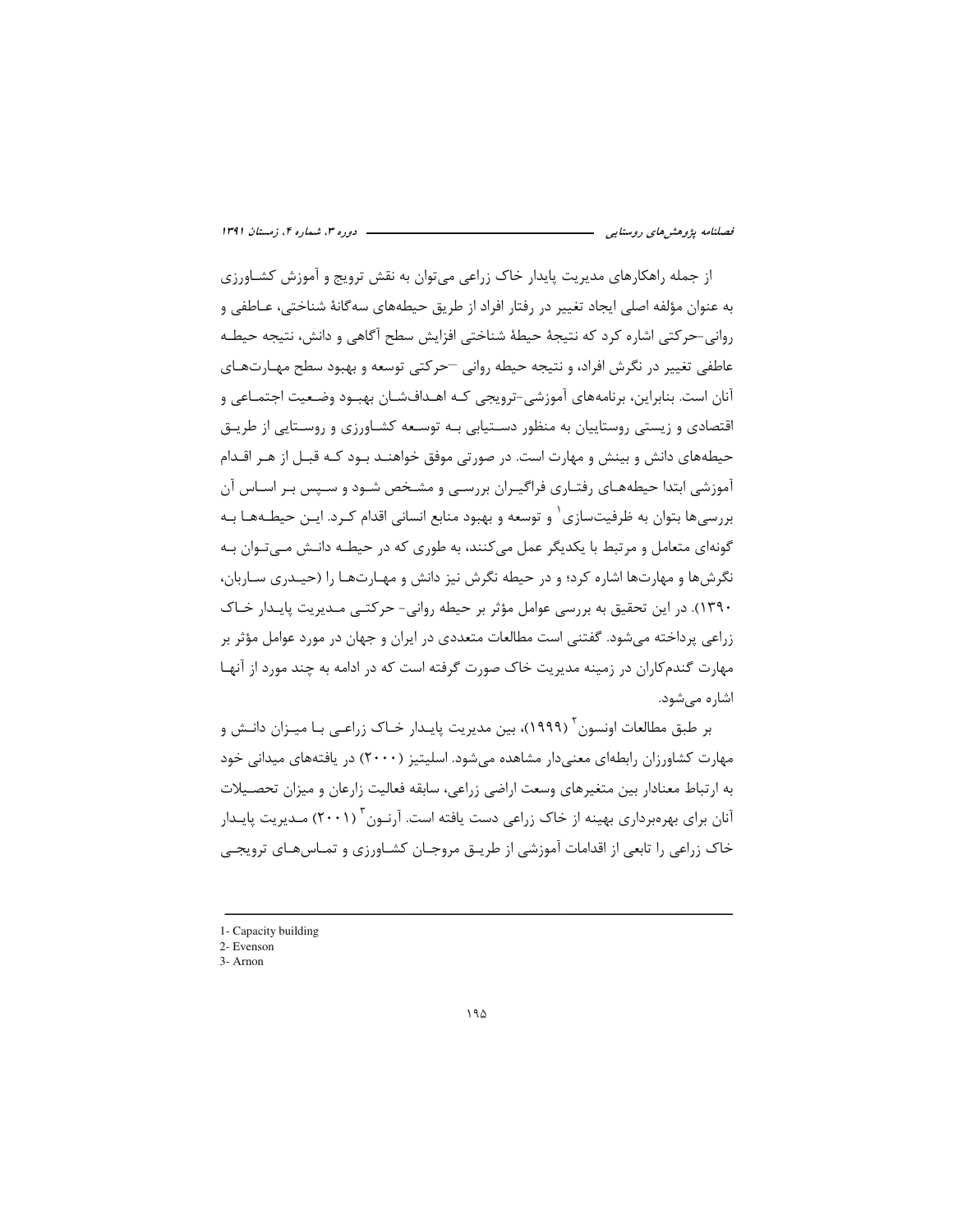برم شمارد. آدلمن ۲۰۰۲) در مطالعات خـود در کشـور فیلیپـین دربـارهٔ «بررسـی تـأثیرات ارتقای ظرفیتهای شناختی در مدیریت بهینه منابع طبیعی» بهاین نکته یی برده است که هـر قدر کشاورزان به کانالها و منابع اطلاعاتی و تسهیلات اعتباری بیشتر دسترسی داشـته باشـند، در مدیریت اراضی زراعیشان موفقتر عمل مـی2ننــد. نتـایج مطالعــات الکســاندر ۲۰۰۶) در امریکای لاتین در زمینه «بررسی نقش آمـوزش کشـاورزان در جلـوگیری از فرسـایش خـاک»، نشان داد که میزان درآمد، نوع نظام بهرهبـرداری و یکپـارچگی اراضـی از عوامـل تأثیرگـذار در استفاده بهینه از منابع خاک است. مطالعات بری<sup>۳</sup> (۲۰۰۸) نشان می۵هد که با ارتقای مشارکت اجتماعی و بهبود سرمایه اجتماعی در مناطق روستایی میزان آگاهی کشـاورزان بـالا مـی٬ود و زمینه مدیریت خاک زراعی به صورت پایدار فراهم می شـود. شـاهرودی و چیـذری (۱۳۸۷) در مطالعات میدانی خود با عنوان «عوامل مؤثر بر دانش، نگرش و مهارت چغنـدركاران نسـبت بـه شیوههای مدیریت پایدار خاک زراعی: مطالعه موردی استان خراسان رضوی» دریافتنـد کـه بـر اساس بتای استاندارد بهدست آمده متغیرهای دانش فنی، عمل به رهنمودهای ترویجی، نگرش چغندرکاران به مدیریت خاک زراعی، عملکرد چغندرقند، میـزان تحصـیلات، آزمـایش خـاک و عیار چغندرقند بیشترین سهم را در میزان دگرگون شدن متغیرهای وابسته داشتند. یافتههـای تحقیق یعقوبی و همکـاران (۱۳۸۸) دربـاره «اهمیـت مهـارتـهـای مـدیران مزرعـه از دیـدگاه گندم کاران شهرستان تفرش»، مشخص ساخت که سه مهارت مورد نیاز کشاورزان عبارتانـد از: مهارتهای عملیاتی، تعیین اهداف و اطلاع یابی. عمانی (۱۳۸۹) در یافتههـای میـدانی خـود بـا عنوان «شناسایی عوامل مؤثر بر دانش پایداری آب زراعی در بین گندم کاران شهرستان اهـواز» بر اساس نتایج به دست آمده از تحلیل عاملی، دریافت که این شش عامل- یعنــی ویژگــیهــای اقتصادی، استفاده از کانال های ارتباطی، متغیرهای فعالیت آموزشبی و ترویجیی، فعالیـتهـای اجتماعی، دانش و اطلاعات و حمایتهای دولت - در مجموع ۶۹ درصد- تغییرات سطح دانـش

<sup>1-</sup> Adelman

<sup>2-</sup> Alexander

<sup>3-</sup> Berry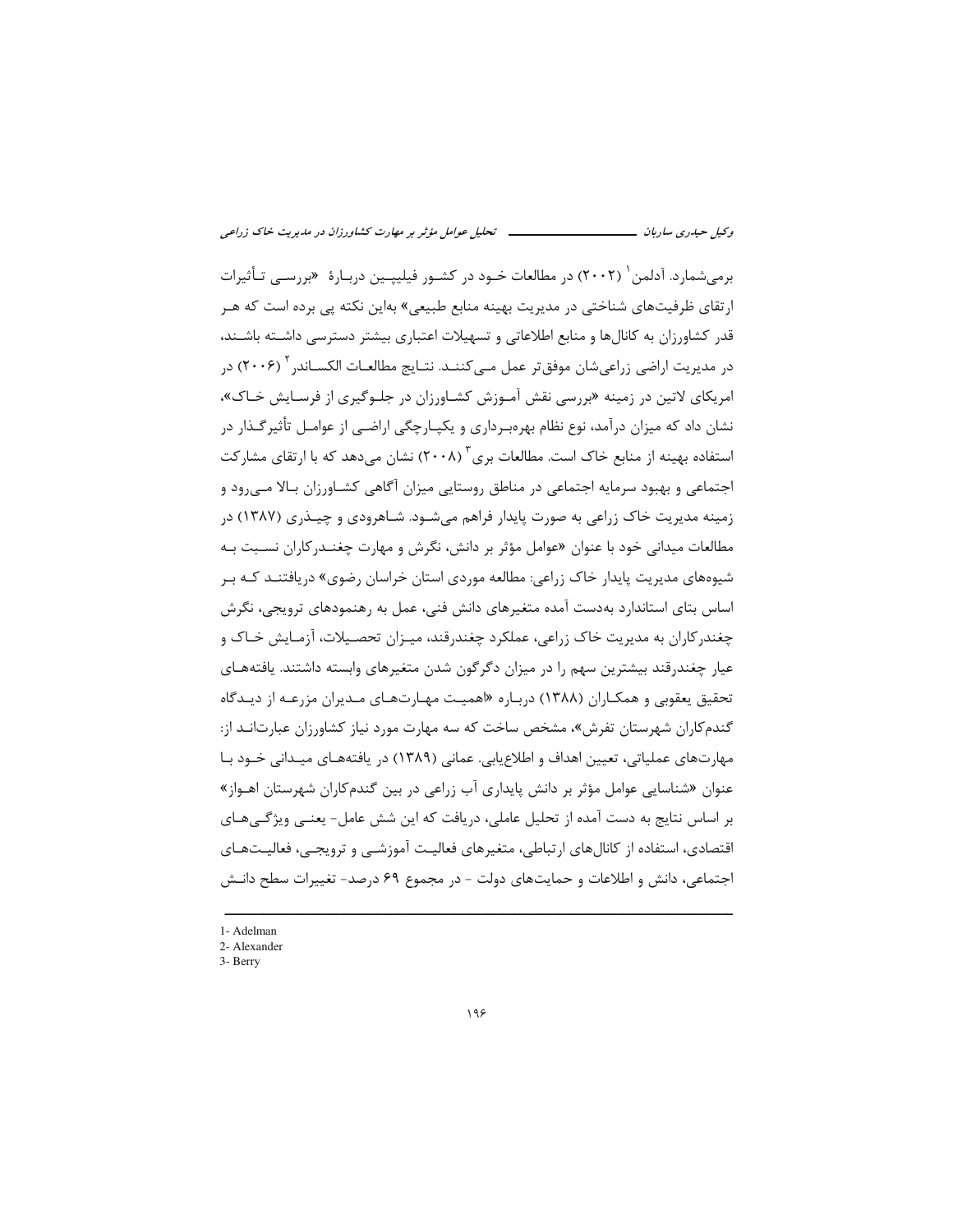فنی گندم کاران را تبیین می *ک*نند. حیدری ساربان (۱۳۹۰) در مطالعات خود با عنوان «بررس*ی* عوامل اجتماعی و اقتصادی مؤثر بر دانش کشـاورزان گنــدمکـار پیرامــون مــدیریت آب زراعــی؛ مطالعه موردی: شهرستان مشگینشهر» بهاین نتیجه رسید که بین متغیرهای میـزان عملکـرد، وضعیت اقتصادی، میزان اراضی کشت گنـدم، میـزان اراضـی آبـی، میـزان اراضـی زیـر کشـت، استفاده از خدمات ترويجي، ميـزان تمـاسهـاي ترويجـي، ميـزان منزلـت اجتمـاعي، و سـطح تحصیلات با دانش فنی گندمکاران در زمینه مـدیریت آب زراعـی رابطـه مثبـت و معنـیداری وجود دارد. در نهایت چارچوب نظری پژوهش با توجه به مرور پژوهشها و نوشتههای تخصصی و بر اساس اهداف پژوهش در شکل ۲ ارائه شده است.



شکل ۲. چارچوب نظری پژوهش منبع: يافتههاى تحقيق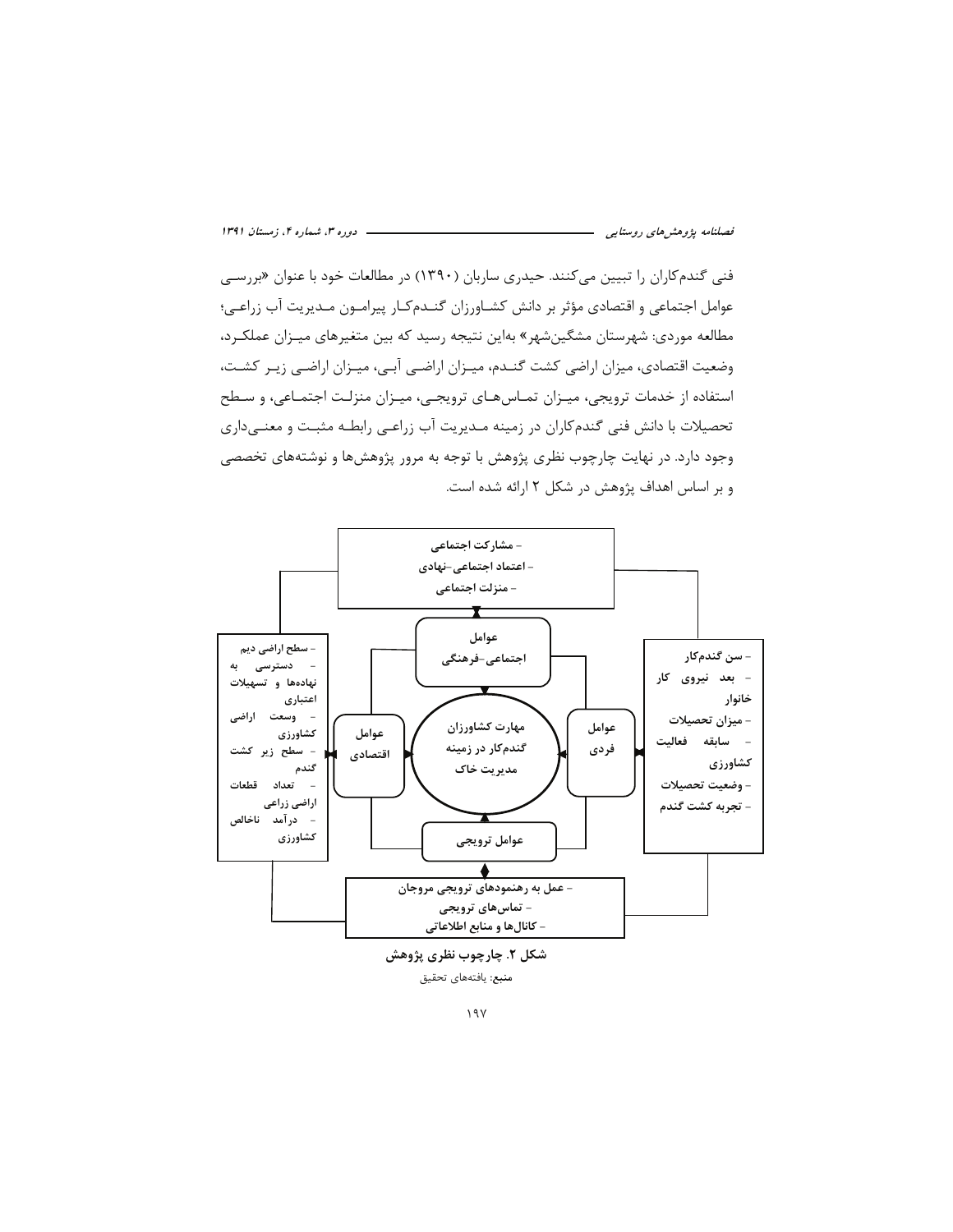#### مواد و روشها

هدف این تحقیق بررسی عوامل مؤثر بر مهارت کشاورزان گندم کـار در زمینــه مــدیریت خــاک زراعی است. این تحقیق از نظر ماهیت از نوع پژوهشهای کمی، از نظر میزان کنترل متغیرها از نوع غیرآزمایشی، از جنبه هدف در زمره تحقیقـات کـاربردی، و از لحـاظ چگـونگی جمـعآوری اطلاعات از نوع توصیفی- تحلیلی است. کشاورزان گندمکار استان اردبیل به تعداد ۱۷۵۰۰ نفـر جامعه آماری ایـن تحقیـق را تشـكیل مـىدهنـد. بـا اسـتفاده از روش نمونـهگیـری خوشـهای چندمرحلهای، از این میان ۴۱۰ نفر بـه عنـوان نمونـه آمـاری تعیـین شـدند. بـرای گـردآوری اطلاعات با توجه به موقعیت جغرافیایی استان اردبیل و تنوع کشاورزان این استان، گنــدمکـاران در سه گروه- مشتمل بر شهرستانهای اردبیل و بیلهسوار و پارسآباد قرار داده شدهاند.

در این تحقیق روش گردآوری دادهها برای پاسخگویی به پرسشهای تحقیق، به دو صـورت اسنادی (دادههای ثانویه) و پیمایشـی (دادههـای اولیـه) بـوده و ابـزار مـورد اسـتفاده در روش پیمایشی نیز پرسشiامه بوده است. بدینِمنظور، با توجه بـه پرســش تحقیــق، اقــدام بــه تهیــه پرسشنامه شد. در نوشتار حاضر برای گزینش نمونهها از روش خوشهای چندمرحلهای استفاده شد؛ آن هم به علت پراکندگی محـدوده تحقیــق و در دســترس نبــودن دقیــق آمــار کشــاورزان گندم کار. در روش خوشهای به طور تصادفی سه شهرستان گرمی و بیلـهسـوار و پـارس آبـاد بـه عنوان نمونه تلقی شدند. در روش چندمرحلهای از هر شهرستان یک بخش برای مرحله نخست انتخاب شد. در مرحله دوم از هـر بخـش یـک دهسـتان انتخـاب و در مرحلـه سـوم بـه تعـداد نمونههای مشخص شده از هر دهستان تعدادی روستا بـه صـورت تصـادفی برگزیـده شـدند. در مرحله نهایی نیز تعدادی از بهرهبرداران (از اعضای تعاونیهای تولیـد روسـتایی، تحـت پوشـش مشاورههای مهندسان ناظر گندم و کشاورزان دارای آزمون خاک و فاقد آن) به صورت تصـادفی برگزیده شدند و پرسشنامه تحقیق به آنان داده شد.

لازم به ذکر است که تعدادی از پرسشنامهها از طریق مراجعه به سازمانهای متولی توسعه کشاورزی در شهرستانهای مورد مطالعه کامل شده است. سپس با توجه به حجم نمونـه (۴۱۰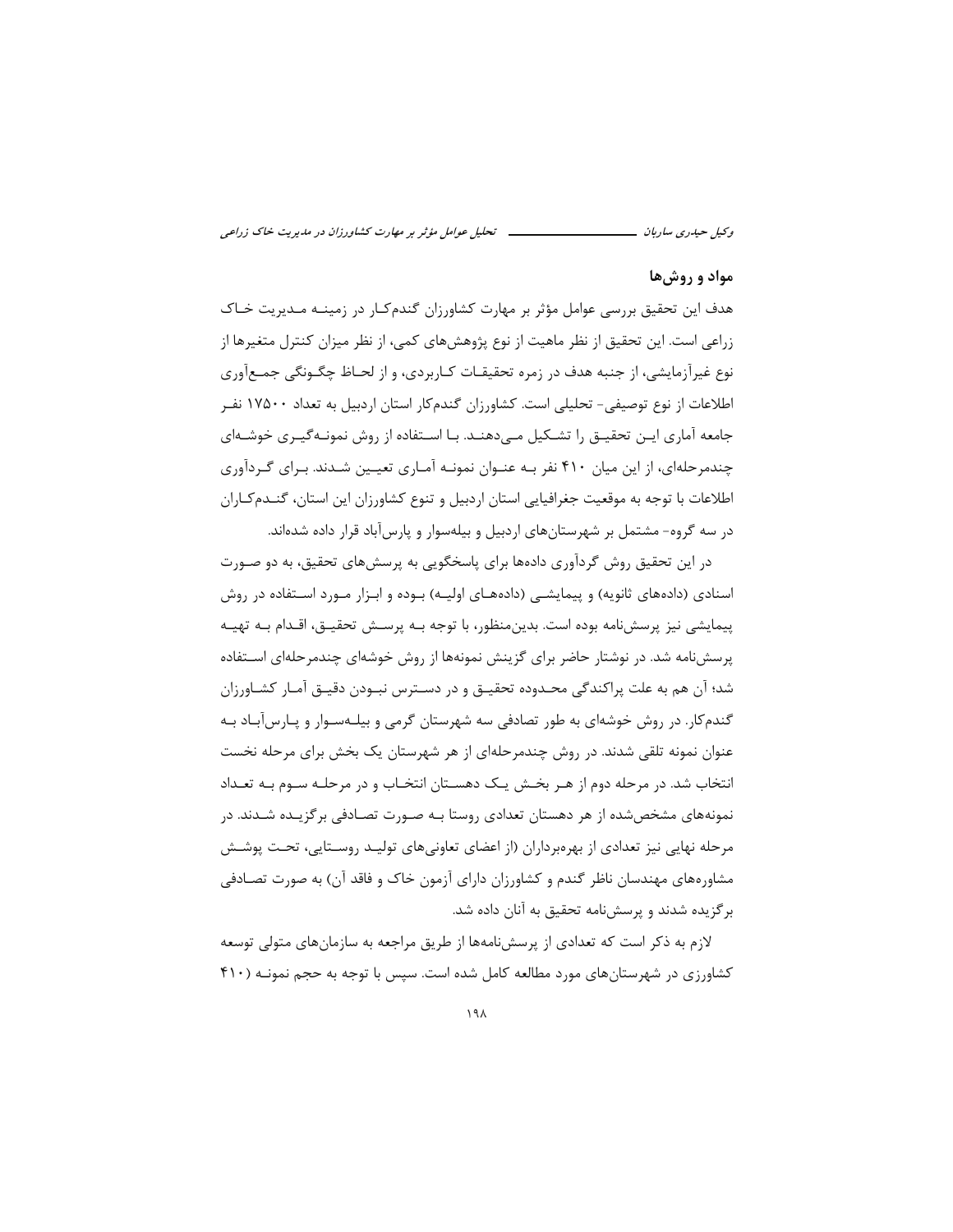نفر) از هر شهرستان یک بخش مشخص شـد و آنگـاه از طریـق نمونـهگیـری تصـادفی تکمیـل گردید. همچنین تعداد نمونه برای شهرستانهای اردبیل ۱۱۲ نفر، برای بیلهسـوار حـدود ۱۰۱ نفر و برای پارسآباد ۱۹۹ نفر تعیین شدند. در نهایت نیز به منظور دقت بیشتر و کاهش خطای تحقیق، این تعداد به ۴۱۰ نفر افزایش یافت. تعداد نمونههای ایـن تحقیــق بـا توجــه بــه حجــم جامعه مورد مطالعه (۴۱۰ =n نفر) بر طبق جـدول مطالعــات (Krejicie and Morgan) بــرآورد شده است.

افزون بر این در تحقیق حاضر به منظور تعیین روایی پرسشiامه تهیهشده، از دیـدگاههــای چند تن از همکاران صاحبنظر در حیطه موضوع مورد مطالعه، تعدادی از کارشناسـان و برخــی از استادان گروههـای خـاکشناسـی، زراعـت، تـرویج و آمـوزش کشـاورزی، مهندسـی توسـعه روستایی، جغرافیا و برنامهریزی روستایی دانشگاه محقق اردبیلی و دانشگاه تبریـز و تعـدادی از كارشناسان سازمان جهاد كشاورزى استان اردبيل استفاده شده است.

برای تعیین پایایی کمی پرسشiامه نیز ضریب آلفـای کرونبــاخ و نــرمافــزار SPSS بــه کــار گرفته شد. در این تحقیق مقدار آلفای مذکور برای بخشهای مختلف پرسـش بـین ۰/۷۲ الـی ۰/۸۶ محاسبه شده است. متغیرهای نوشتار حاضر، مشتمل بر متغیر مستقل و وابسته بودنـد. متغیر مستقل دربر گیرنده اینهاست: ویژگی های شخصی (سن گندمگار، بعد نیروی کـار خـانوار، ميزان تحصيلات، سابقه فعاليت كشاورزي، وضعيت تأهل، و تجربه كشـت گنـدم) ويژگـي هـاي ترويجي (تماس هاي ترويجي، عمـل بـه رهنمودهـاي مروجـان، كانـال هـا و منـابع اطلاعـاتي)؛ ویژگی های اقتصادی (سطح اراضی دیم، دسترسی به نهادهها و تسهیلات اعتباری، وسعت اراضی كشاورزي، سطح زير كشت گندم، تعداد قطعات اراضي زراعي، درآمد ناخالص سالانه كشاورزي)؛ و ويژگي هاي فرهنگي- اجتماعي (مشـار كت اجتمـاعي، منزلـت اجتمـاعي، اعتمـاد اجتمـاعي-نهادی). متغیر وابسته نوشتار حاضر نیز سطح مهارت گندمکاران در زمینه مدیریت خاک زراعی در استان اردبیل است. در این نوشتار، متغیر وابسته کشاورزان در ۲۵ گویه به شیوه خودسنجی با طيف ۵ گزينـهاي ليكـرت (خيلـي كـم=۰، كـم=۱ ، متوسـط=۲، زيـاد=۳ و خيلـي زيـاد=۴)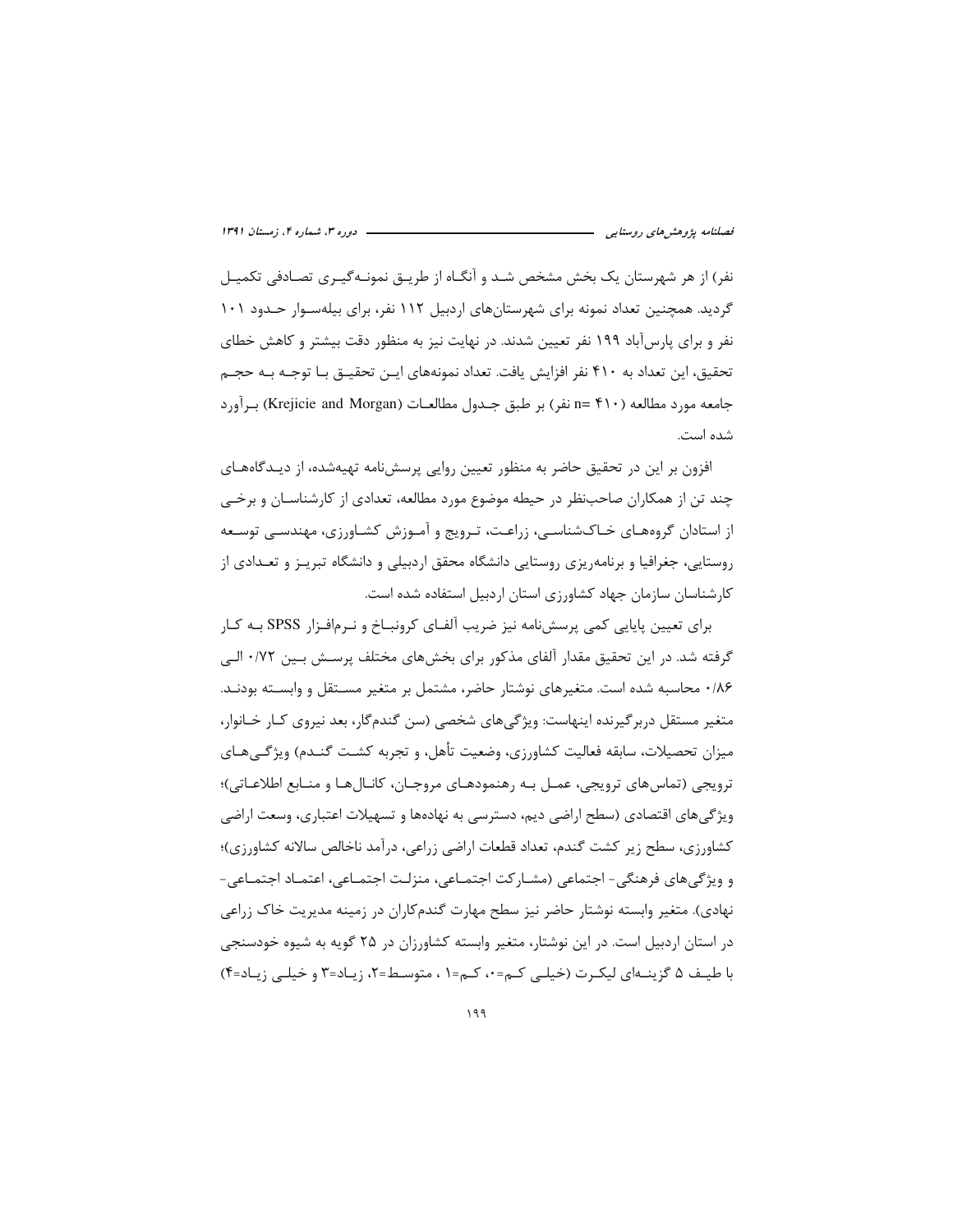اندازهگیری شد. ناگفته نماند که در مقاله حاضر با توجه بـه مبـانی نظـری تحقیـق و اطلاعـات جمعآوری شده از طریق پرسشنامه و تعیین متغیرهای مؤثر در مهارت کشاورزان گندمکار در قلمرو مدیریت خاک زراعی به تجزیه و تحلیل متغیرها با استفاده از آزمونهای آمـاری مختلـف مانند روشهای تحلیل همبسـتگی (ضـریب همبسـتگی اسـپیرمن ٰ و پیرسـون ٔ)، آزمـون تـی استيودنت<sup>"</sup>، آزمون تجزيه و تحليل وايــانس يــكـطرفــه <sup>۴</sup>، و آزمــون تعقيبــي <sup>۵</sup> (حــداقل تفــاوت معنیدار) برای تعیین تفاوتهای معنیدار بین میانگین زوج گروههـا، آزمـون کـای اسـکوئر ً، و رگرسیون چندمتغیره<sup>۷</sup> پرداخته شده است.

> در تحقیق حاضر، این فرضیهها مورد آزمون قرار می گیرند: ١- وجود رابطه معنىدار بين عامل ترويجي و مديريت خاک زراعي؛ ۲- وجود رابطه معنیدار بین عامل اجتماعی-فرهنگی و مدیریت خاک زراعی؛ ۳- وجود رابطه معنىدار بين عامل فردي و مديريت خاک زراعي؛ ۴- وجود رابطه معنیدار بین عامل اقتصادی و مدیریت خاک زراعی.

### تجزیه و تحلیل دادهها

### توصيف ويژگىهاى كشاورزان

اطلاعات مندرج در جدول ١ حاكي از آن است كـه ميـانگين سـنى كشـاورزان تشـكيل دهنـده جامعه تحقيق ٣٨/٢٠ سال با انحراف معيار ١١/١٧ در دامنــه ســني بـين ١٧ تــا ٧٢ قـرار دارد. ميانگين سابقه فعاليت گندم كاران ٢٢/٢١ سال با انحـراف معيـار ٧/٨٩ اسـت. متوسـط وسـعت

<sup>1-.</sup> Spearman Correlation Coefficient

<sup>2- .</sup>Pearson Correlation coefficient

 $3 - T - Test$ 

<sup>4- .</sup>One-Way ANOVA

<sup>5- .</sup>Post Hoc Test

<sup>6-</sup> Chi-Square

<sup>7-</sup> Multiple Regression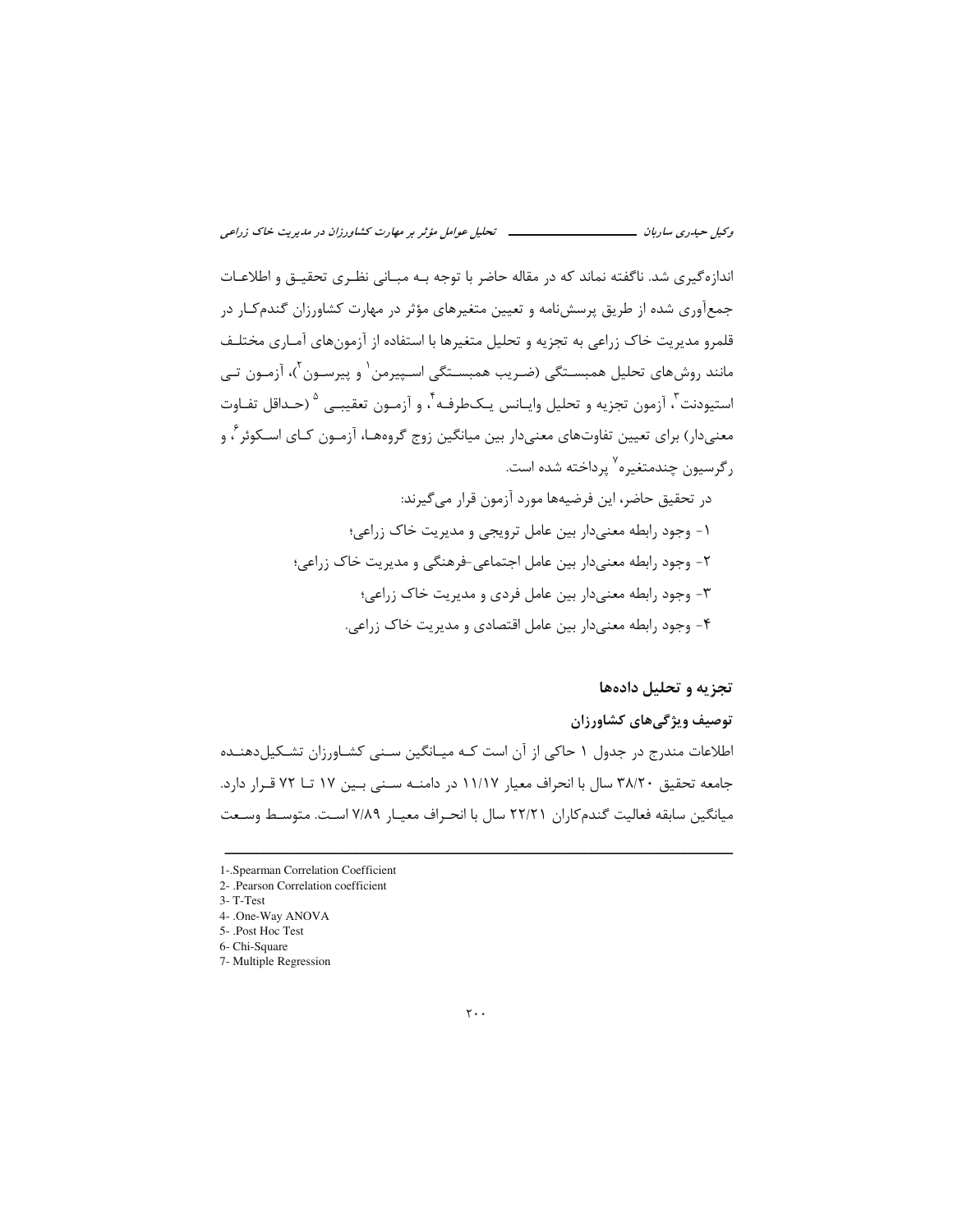– دوره ۳، شماره ۴، زمستان ۱۳۹۱ فصلنامه پژوهشرهای روستایی مست<del>سست</del> اراضی کشاورزی گندم کاران مورد مطالعه ۴/۰۲ بـرآورد شـده اسـت؛ و بـرآورد میـانگین تعـداد قطعات اراضی زراعی ۳/۲۳ بوده است. درآمد ناخالص سالانه کشاورزی پاسخگویان بسین ۰/۵ تـا ٣٩ ميليون تومان (ميانگين= ٣/۴٢ و انحراف معيار= ٠/٧١٢ ) نوسان دارد.

| ماكزيمم | مينيمم | انحراف معيار            | ميانگين                 | ویژگیهای فردی              |
|---------|--------|-------------------------|-------------------------|----------------------------|
| ۷۲      | ۱۷     | 11/1Y                   | $Y\Lambda/Y$ .          | سن (سال)                   |
| ۴۸      | ٣      | $V/\lambda$ 9           | ۲۲/۲۱                   | سابقه فعالیت کشاورزی (سال) |
| ۲٧      |        | ۳/۲۵                    | $f(\cdot)$              | وسعت اراضي كشاورزي (هكتار) |
|         |        | ۱/۱۹                    | $\mathbf{y}/\mathbf{y}$ | تعداد قطعات اراضي زراعي    |
| ۳۹      | ۰۱۵    | $\cdot$ /Y \ $\Upsilon$ | ۳/۴۲                    | میزان درآمد (میلیون تومان) |

جدول ۱. میانگین و انحراف معیار شخصی و حرفهای کشاورزان گندمکار در منطقه مورد مطالعه

**منبع**: يافتههاى تحقيق

همان گونـه كـه جـدول ٢ نشـان مـى‹هـد، وضـعيت پاسـخگويان بـراى اسـتفاده از منـابع اطلاعرسانی با میانگین ۲۱/۲۲ و انحراف معیار ۳۸/۵۱ در سـطح تقریبـاً متوسـط بـرآورد شـد. وضعیت مشارکت پاسخگویان با میـانگین ۲۰/۱۷ و بـا انحـراف معیـار ۱۹/۸۷ در سـطح تقریبـاً متوسط برآورد گردید؛ و وضعیت عمل به رهنمودهای ترویجی مروجـان بـا میـانگین ۱۲/۸۹ و انحراف معیار ۷/۴۱ در حد ضعیف. وضعیت میـزان اسـتفاده از تمـاس۵هـای ترویجـی در سـطح ۱۰/۰۱ و انحراف معیار ۵/۹۹ در حد ضعیف قرار دارد. با محاسبه ضریب تغییـرات<sup>۱</sup> هـر یـک از گویهها، مهم ترین تماس های ترویجی در دوره فصل زراعی به ترتیب شامل تعامل یاسخگویان با كارشناسان بخش كشاورزي، ميزان ارتباط با اداره ترويج و مركز خـدمات كشـاورزي، بازديـد عاملان ترویج در مزرعه کشاورزان و دریافت نشریههای ترویجـی ذکـر شـده اسـت. شـرکت در

<sup>1 -</sup> Coefficiency of Variation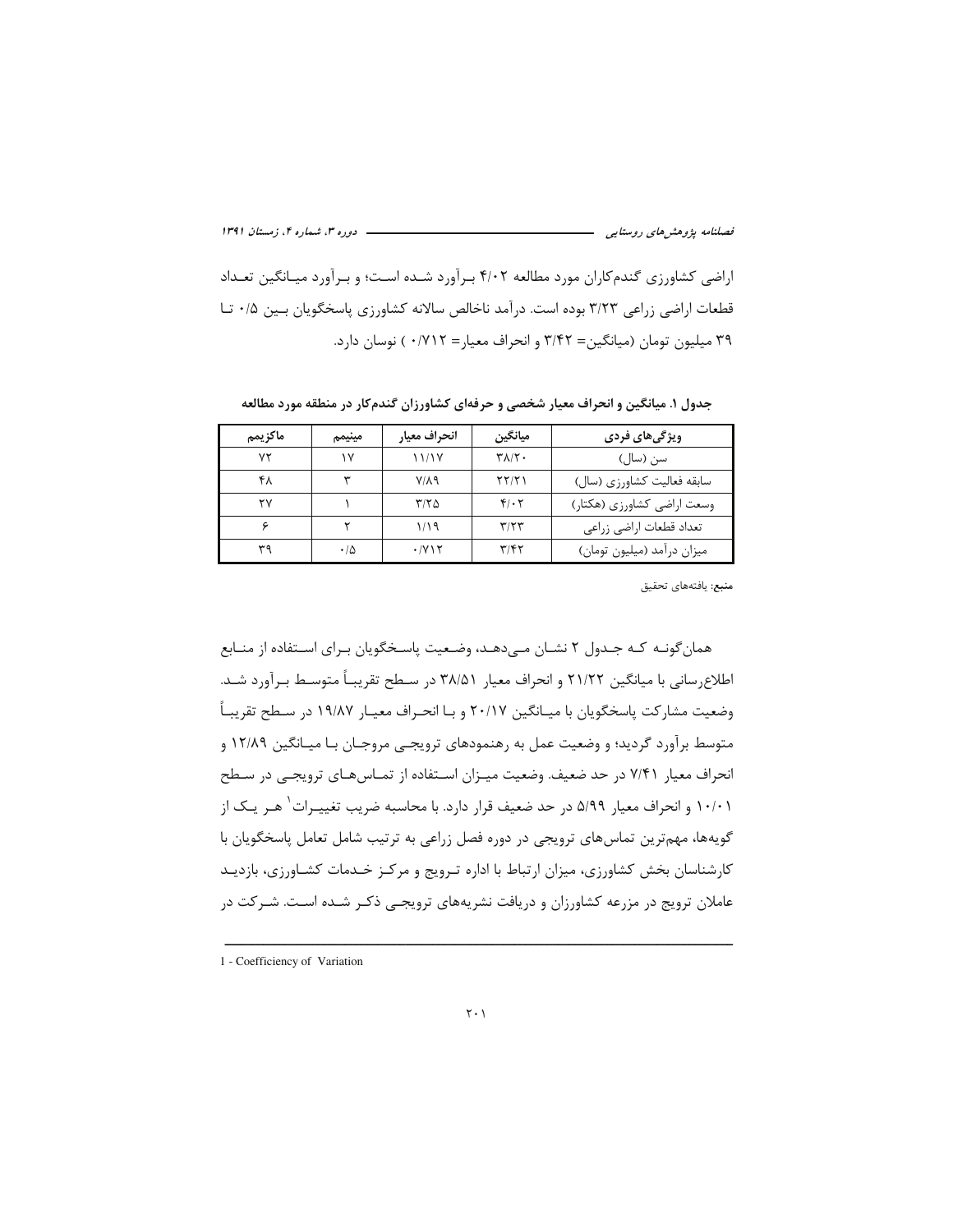دورههای آموزشی و ترویجی، بازدید از مزارع نمایشی و نمایش فیلمهای ترویجی نیز در اولویت آخر ارزیابی شدند. وضعیت دانش فنی و نگرش کلی اکثریت پاسخگویان به ترتیب بـا میـانگین ۸/۴۵ (انحراف معيار=۵/۷۴) و ميانگين ۳۵/۳۴ (انحـراف معيـار=۱۸/۲۲) در حـد متوسـط قـرار دارد. دیگر اینکه وضعیت دسترسی به نهادهها و تسـهیلات کشـاورزی پاسـخگویان بـا میـانگین ۹/۶۸ و ۱۱/۷۸ در سطح کم برآورد شد.

| دامنه<br>امتياز     | تعداد گويه | انحراف معيار | ميانگين       | متغير                               |
|---------------------|------------|--------------|---------------|-------------------------------------|
| $\cdot - \Delta Y$  | ۱۹         | ۳۸/۵۱        | ۲۱/۲۲         | میزان استفاده از منابع اطلاعاتی     |
| .77                 | ۱۲         | 19/1V        | $Y \cdot / Y$ | مشاركت اجتماعى                      |
| .157                | ۱۳         | V/F          | 17/19         | عمل به رهنمودهای ترویجی             |
| $\cdot$ -۲۸         | ۱۱         | $\Delta$ /99 | $11! \cdot 1$ | میزان استفاده از تماس های ترویجی    |
| $-Y \mathfrak{F}$ . | ۳٠         | $\Delta$ /YF | $\lambda$ /۴۵ | دانش در زمینه مدیریت خاک زراعی      |
| $-50$               | ۱۹         | 18/۲۲        | ۳۵/۳۴         | نگرش به شیوههای مدیریت خاک زراعی    |
| $\cdot$ /۲۵         | ۱۱         | 11/۶۴        | 9100          | دسترسی به نهادهها و تسهیلات اعتباری |

جدول ۲. میانگین و انحراف معیار برخی ویژگیهای کشاورزان گندمکار در منطقه مورد مطالعه

منبع: يافتههاى تحقيق

مهارت کشاورزان در زمینه مدیریت خاک زراعی

برای سنجش مهارت گندم کاران در زمینـه شـیوه مـدیریت خـاک زراعـی ۲۵ گویـه بـه شـیوه خودسنجی ٰ با طیف ۵ گزینهای لیکرت مطرح شد تا پاسخگویان میزان توان یـا نــاتوانیشــان را برای هر یک از گزینهها اظهار دارند. جدول ۳ وضعیت مهارت گنــدمکـاران مــورد مطالعــه را در زمینه مدیریت خاک زراعی برمبنای دامنه امتیاز (۶۴-۰) و دستهبندی نمرههای آنان در پنج

<sup>1- .</sup>Self-assessment technique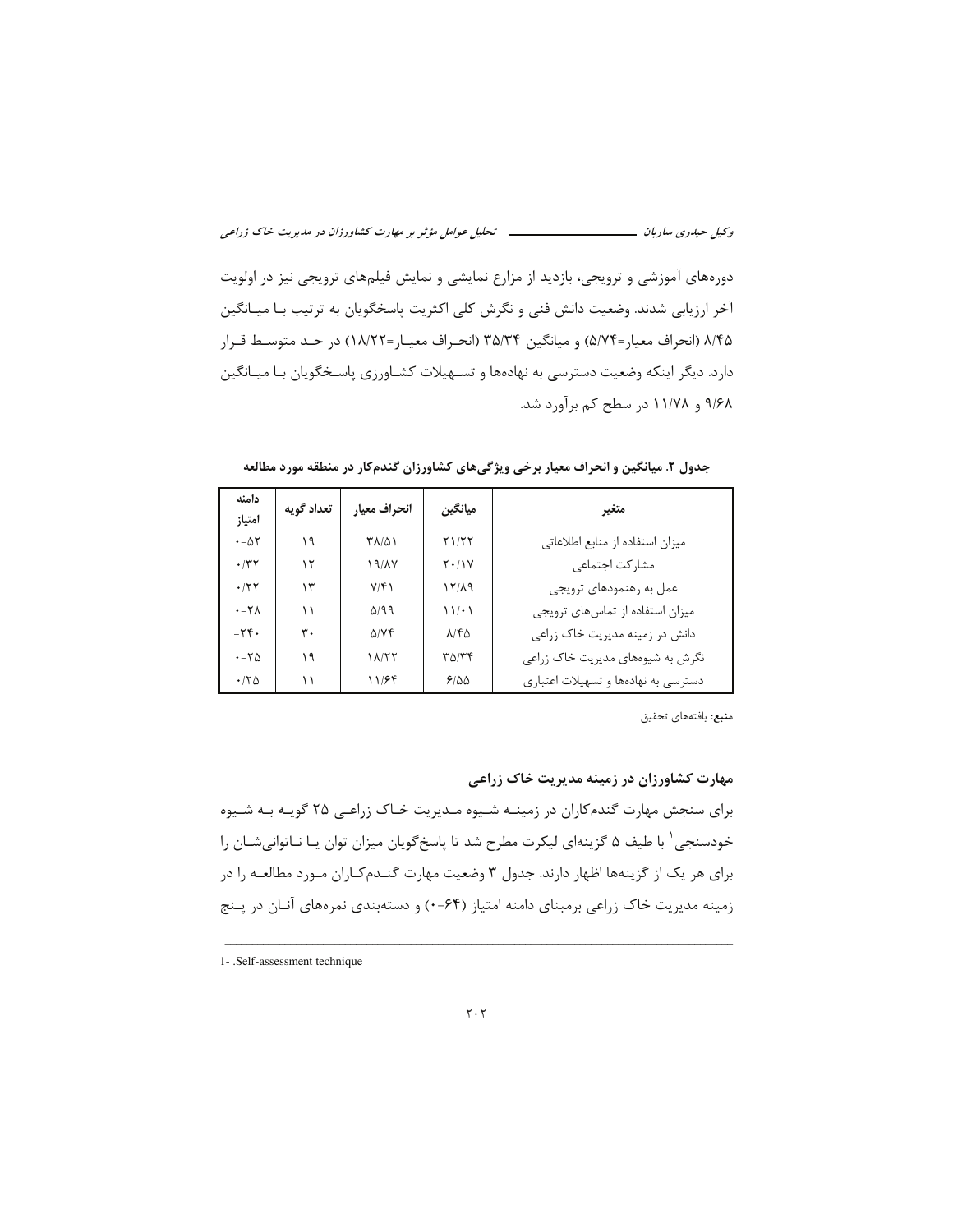– دوره ۳، شماره ۴، زمستان ۱۳۹۱ فصلنامه پژوهشهای روستایی –

سطح با فواصل برابر نشان می دهد. بر اساس نتایج حاصل از یافتههای توصیفی، مشخص شد که مهارت کلی ۴۰ درصد (۱۶۴نفر) از گندمکاران مورد مطالعه در زمینه مدیریت خاک زراعـی در سطح «متوسط»، حدود ۳۷/۳۱ درصد در سطح «ضعیف و پـایینتـر» و مـابقی ۲۲/۶۷ درصـد (۹۳ نفر) در سطح «خوب و بالاتر» قرار دارد.

| درصد تجمعی                | درصد فراوانی                    | فراوانى   | سطح حیطه مهارتی | درصد نمرهها                               |
|---------------------------|---------------------------------|-----------|-----------------|-------------------------------------------|
| 9/77                      | 9/77                            | ۲۶        | بسيار ضعيف      | $\cdot - \tau \cdot$                      |
| $\Upsilon$ Y/Y $\Upsilon$ | $\mathbf{r} \cdot 19\mathbf{V}$ | 15V       | ضعيف            | $Y$ ) $-F$ .                              |
| YY/YY                     | ۴.                              | ۱۶۴       | متوسط           | $f \rightarrow -9$                        |
| 97/19                     | ۱۵/۸۵                           | ۶۵        | خوب             | $91 - \lambda$                            |
| ۰۰۱                       | 9/17                            | ٢٨        | خيلى خوب        | $\lambda$ $\lambda$ - $\lambda$ - $\cdot$ |
|                           | $\sqrt{1}$ .                    | $f \cdot$ | جمع             |                                           |
|                           |                                 |           |                 |                                           |

جدول ۳. وضعیت مهارت گندم کاران مورد مطالعه در زمینه شیوههای مدیریت خاک زراعی

ماكزيمم: ۴۹ مينيمم: ۹ انحراف معيار: ٩/٩٨ ميانگين: ٢٨/٣۴

همبستگی بین متغیرهای مستقل با مهارت کشاورزان در زمینه مدیریت خاک زراعی برای تعیین عوامل اصلی مؤثر بر مدیریت خاک زراعی، با توجـه بـه نـوع متغیرهـای تحقیـق از آزمونهای ضریب همبستگی پیرسون استفاده شد. برای توصیف میزان همبستگی بین متغیرها نیز الگوی معروف به قراردادهای Davis (1971) به کار گرفته شد که بر اساس این الگو ضـرایب همىستگى ٩٪-١٪= جزئي، ٢٩/٠-١٠١٠= ضعيف، ٢٩/٠-٣٠٣٠ = متوسـط، ٢٩/٠-١۵٠+ = نســبتاً قوی و ۷۰/۰ و بالاتر= خیلی قوی توصیف می شوند. براساس فرضیههای تحقیق، نتایج حاصل از آزمون همبستگی بین متغیرهـای تحقیــق شــامل ویژگــیهــای ترویجــی، اجتمــاعی-فرهنگــی، اقتصادی و فردی با متغیر نگرش کشاورزان در زمینه مدیریت خاک در ادامه ذکر میگردد.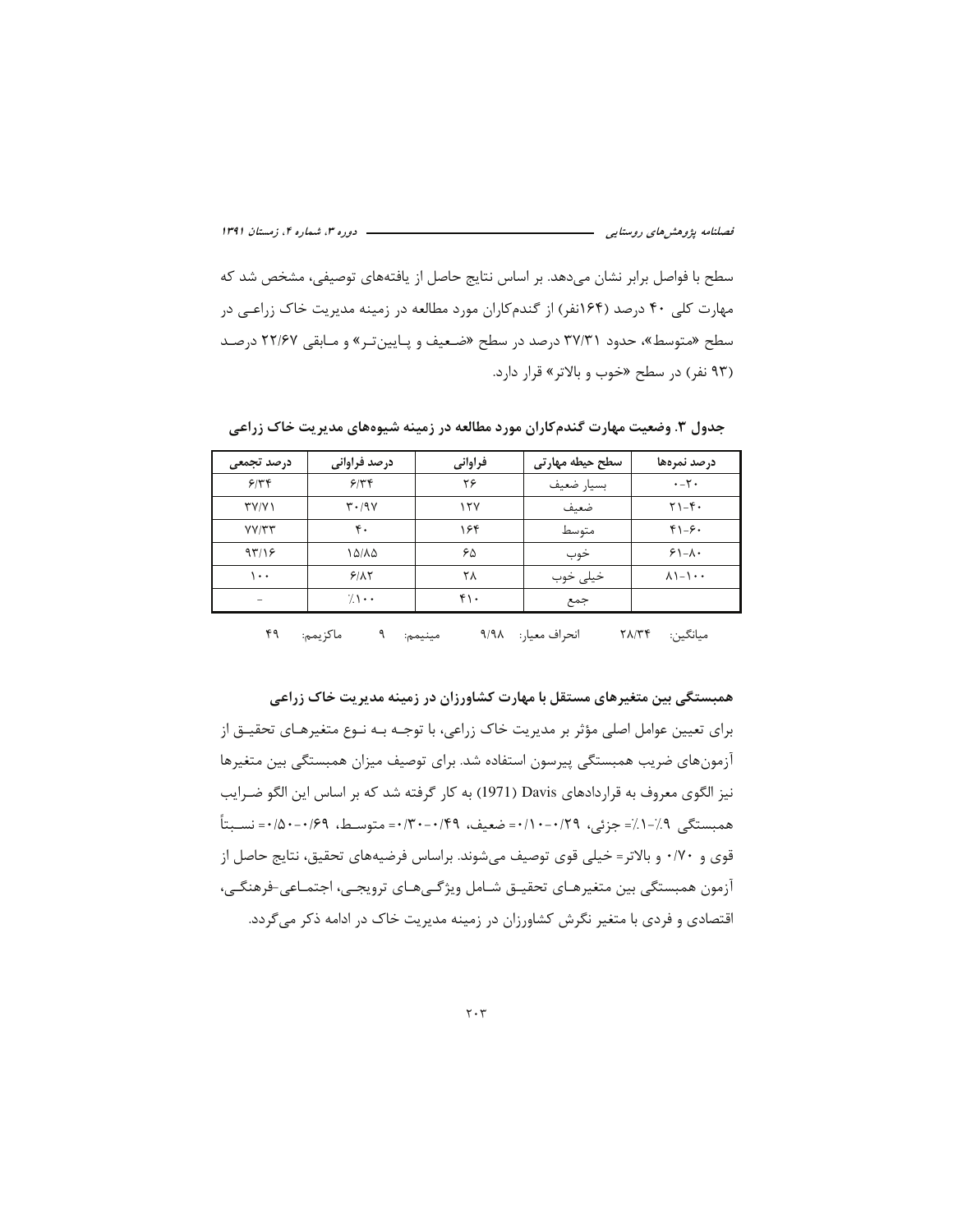### ویژگی های شخصی

همان گونه که در جدول ۴ دیده می شود، نتایج حاصل از تحلیل دادهها با توجه به ویژگی هـای شخصی، حاکی از آن است که بین مهارت گنـدمکاران در زمینـه مـدیریت خـاک زراعـی بـا متغیرهای سن (۱۹۵۷/ - ۳)، سابقه فعالیت کشـاورزی (۱۸۶۲/ - = ۲)، تجربـه کشـت گنـدم (٢=٠/٨٩٢)، ميزان تحصيلات (٢٤٨/٨٢٥) رابطه مثبت و معنىدارى وجود دارد. اين بـدان مفهوم است که هرچه میزان سن، تجربه کار کشاورزی، تجربه کشت گندم و میـزان تحصـیلات در گندم کاران مورد مطالعه بیشتر باشد، میزان مهارت آنها نیز بیشتر است. ولی بین بُعد نیروی کار خانوار با مهارت گندمکاران هیچ ارتباط آماری معنیداری به چشم نمی خورد.

جدول ۴. همبستگی بین عوامل فردی مؤثر بر مهارت گندمکاران در زمینه شیوههای مدیریت پایدار خاک زراعی

| توصيف همبستگى | سطح معنیداری (p)          | ضریب همبستگی (r) | متغير مستقل          |
|---------------|---------------------------|------------------|----------------------|
| خيلي قوي      | $\cdot$ / $\cdot$ $\cdot$ | .790V            | سن گندمکار           |
| جزئى          | .  .9                     | $-1.95$          | بعد نیروی کار خانوار |
| خيلى قوى      | $\cdot$ / $\cdot$ $\cdot$ | .7170            | ميزان تحصيلات        |
| خيلى فوي      | $\cdot$ / $\cdot$ $\cdot$ | .781             | سابقه فعاليت كشاورزى |
| جزئى          | .1489                     | .1.94            | وضعيت تأهل ا         |
| خيلى قوى      | $\cdot/\cdot\cdot\cdot$   | .7197            | تجربه كشت گندم       |

منبع: يافتههاى تحقيق

### ويژگىهاى اقتصادى

در زمینه ویژگی های اقتصادی، همان گونه که جدول ۵ نشان می دهـد، گفتنــی اسـت کــه بــین مهارت گندم كاران با وسعت مالكيت اراضي (٢٥٨/ ٢ = ٢)، سطح اراضي ديم (١٧٢/ ٢ = ٢)،

۱- ضریب همبستگی کای اسکوئر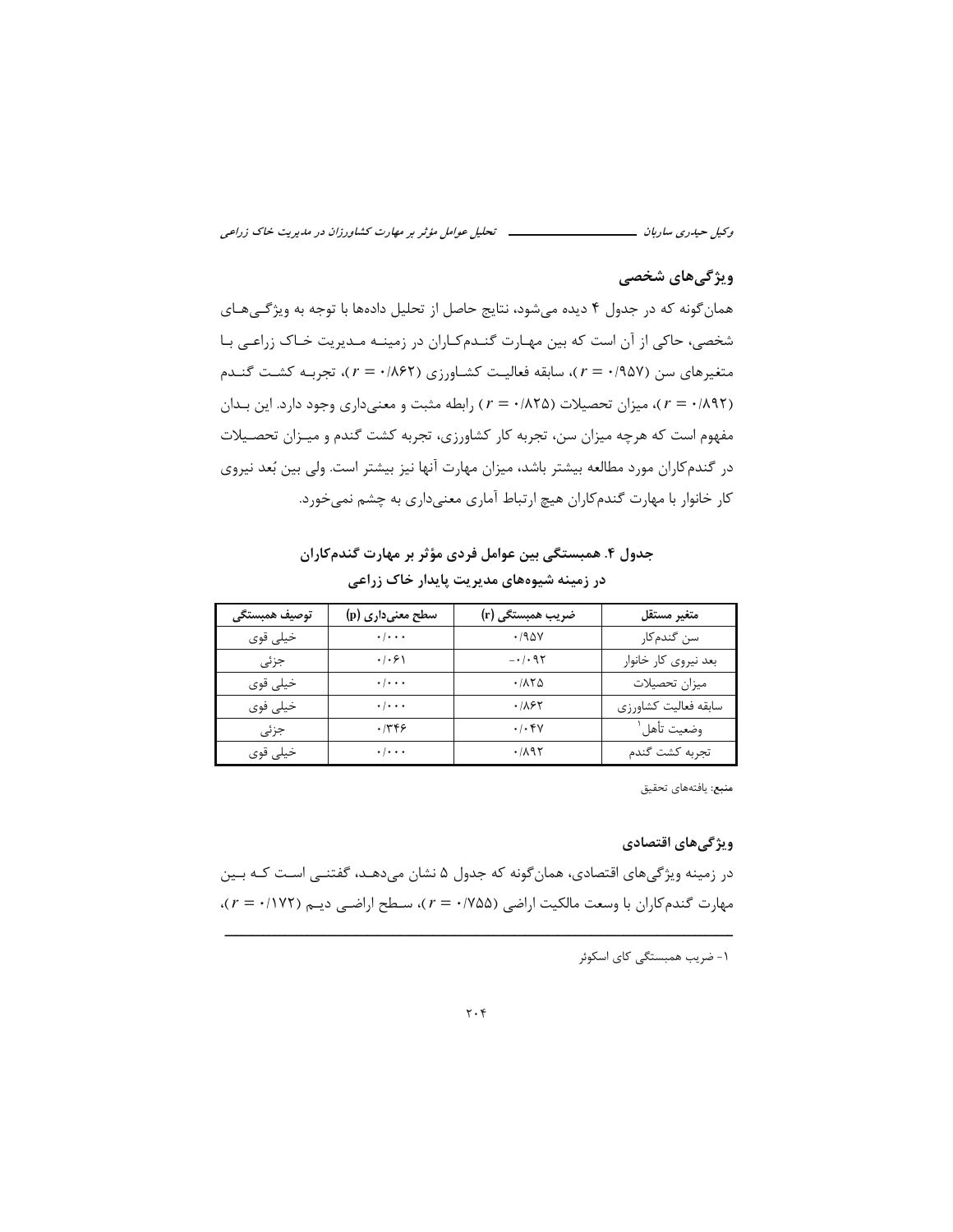– دوره ۳، شماره ۴، زمستان ۱۳۹۱ 

پراکندگی قطعات زراعی (۱۷۶۵ - r)، سطح زیر کشت گندم ( ۲۰/۲۰ - r)، و درآمد ناخالص کشاورزی (۲۰+۶۰ × ) رابطه مثبت و معنیداری به چشم میخورد؛ ولی بـین متغیـر دسترسی به نهادهها و تسهیلات اعتباری کشاورزی رابطه معنیداری دیده نمیشود. سرانجام به منظور سنجش تمامی متغیرها – جز متغیر دسترسی به نهادهها و تسهیلات اعتباری- از ضریب همبستگی پیرسون استفاده شده است.

| جدول ۵. همبستگی بین عوامل اقتصادی مؤثر بر مهارت گندمکاران |
|-----------------------------------------------------------|
| در زمینه شیوههای مدیریت پایدار خاک زراعی                  |

| توصيف همبستگى | سطح معنیداری (p)                | ضریب همبستگی (r)             | متغير مستقل                              |
|---------------|---------------------------------|------------------------------|------------------------------------------|
| ضعيف          | $\cdot$ / $\cdot$ $\cdot$       | .11YY                        | سطح اراضى ديم                            |
| خيلى قوى      | $\cdot$ / $\lambda$ ۴ $\lambda$ | . / q                        | دسترسی به نهادهها و تسهیلات<br>اعتباری ` |
| خيلي قوي      | $\cdot$ / $\cdot$ $\cdot$       | $\cdot$ / $\vee$ $\triangle$ | وسعت اراضي كشاورزي                       |
| خيلي قوي      | $\cdot/\cdot\cdot\cdot$         | $\cdot/\lambda$ ۲.           | سطح زير كشت گندم                         |
| خيلي قوي      | $\cdot$   $\cdot$ $\cdot$       | ۰/۷۶۵                        | تعداد قطعات اراضي زراعي                  |
| نسبتاً قوى    | $\cdot$ / $\cdot$ $\cdot$       | .19.7                        | درآمد ناخالص سالانه كشاورزى              |

**منبع**: يافتههاى تحقيق

### ویژگیهای ترویجی

نتايج تحليل همبستگي با توجه به ويژگيهاي ترويجي (جـدول ۶) نشـان مـي‹هـد كـه بـين متغیرهای عمل به رهنمودهای ترویجی مروجان و کارشناسان بخش کشاورزی (۰/۹۰۹) و متغیر میزان استفاده از منابع اطلاعاتی (۴۰/۸۶۰ ـ r) رابطـه مثبـت و معنـیداری وجـود دارد؛ ولی بین متغیر تماسهای ترویجی رابطه معنیداری به چشم نمیخورد.

١- ضريب رتبهاي همبستگي اسپيرمن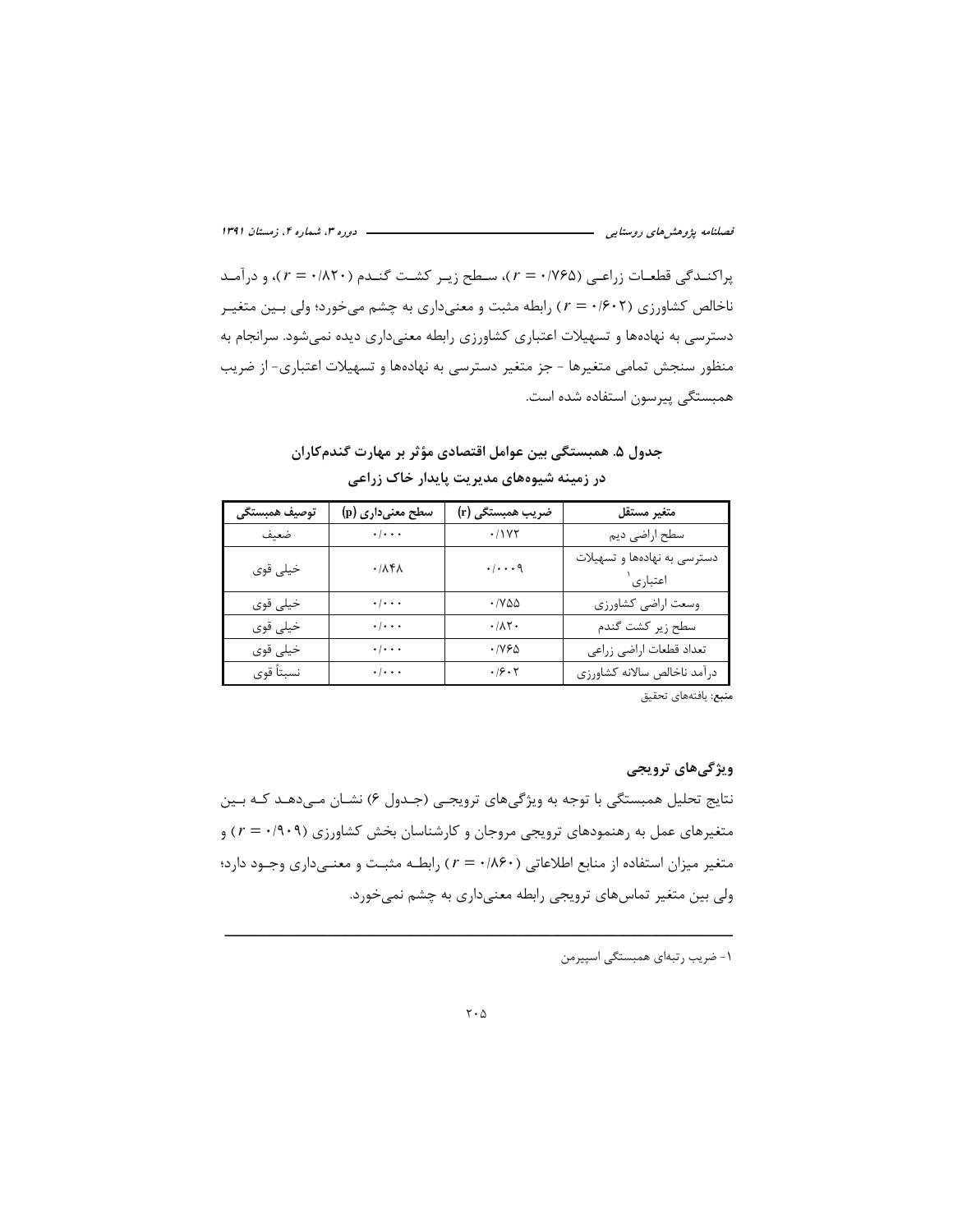جدول ۶. همبستگی بین عوامل ترویجی مؤثر بر مهارت گندمکاران

در زمینه شیوههای مدیریت پایدار خاک زراعی

| توصيف همبستگى | ۔ سطح معنیداری (p)        | ضریب همبستگی (r) | متغير مستقل                      |
|---------------|---------------------------|------------------|----------------------------------|
| جزئی          | ۲۲۲۰.                     | $-1.69$          | تماسهای ترویجی                   |
| خيلي قوي      | $\cdot$ / $\cdot$ .       | .79.9            | عمل به رهنمودهای ترویجی مروجان ٰ |
| خیلی قوی      | $\cdot$ / $\cdot$ $\cdot$ | .18.             | منابع اطلاعاتی                   |

منبع: يافتههاى تحقيق

ویژگیهای اجتماعی-فرهنگی

در زمینه ویژگیهای فرهنگی-اجتماعی، همان گونه که جدول ۷ نشان میدهد، بین هیچ کـدام از متغیرهای مشارکت اجتماعی، اعتماد اجتماعی - نهادی و منزلت اجتماعی در مورد مـدیریت خاک زراعی رابطه مثبت و معنیداری مشاهده نمیشود.

جدول ٧. همبستگی بین عوامل اجتماعی-فرهنگی مؤثر بر مهارت گندمکاران در زمینه شیوههای مدیریت پایدار خاک زراعی

| توصيف همبستگى | سطح معنیداری (p) | ضریب همبستگی (r)           | متغير مستقل          |
|---------------|------------------|----------------------------|----------------------|
| جزئى          | .715             | $-1.1$                     | مشاركت اجتماعى       |
| جزئى          | $\cdot$ /۲۸۱     | $- \cdot / \cdot \Delta Y$ | منزلت اجتماعي        |
| جزئی          | $.11Y\Delta$     | .1.8V                      | اعتماد اجتماعی نهادی |

منبع: يافتههاى تحقيق

مقایسه میانگین مهارت گندمکاران در زمینــه مــدیریت خــاک زراعــی، بــر حســب ویژگیهای زراعی و اجتماعی و اقتصادی

همان گونه که در جدول ۸ مشخص است، نتایج آزمون t حاکی از آن است که بین میانگین مهارت

١ . ضريب همبستگي رتبهاي اسپيرمن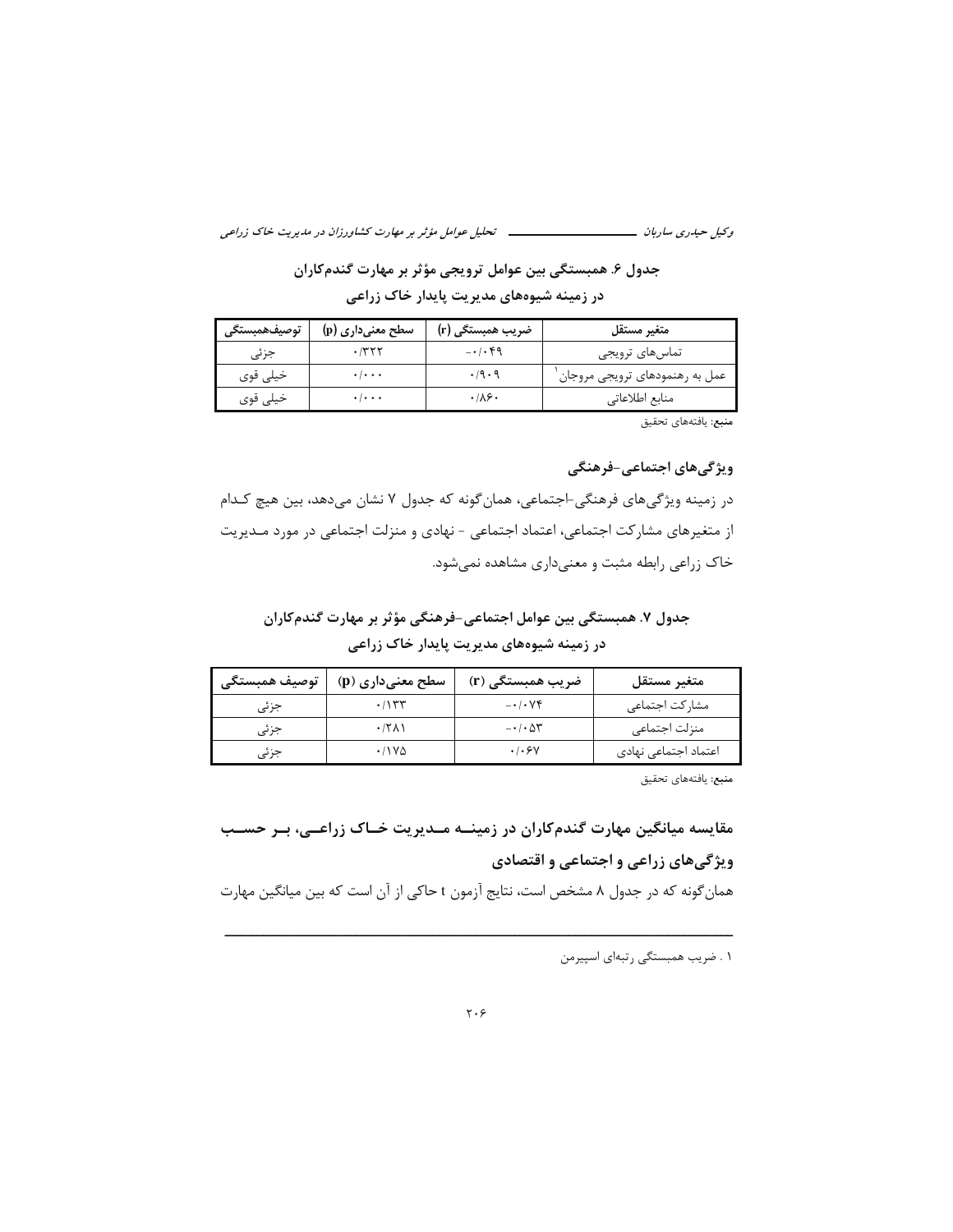گندمکاران با توجه بـه متغیرهـای بیمـه گنـدم، عضـویت در تعـاونی۵هـای تولیـدی، افـراد تحـت مشاورههای مهندسان نـاظر مـزارع گنـدم، مـددکاران تـرويج، منبـع آب مـورد اسـتفاده، کـاربرد روشهای آبیاری تحت فشار و دارای درآمـد دیگـر غیـر از کشـاورزی، و آزمـون خـاک در مزرعـه اختلاف معنیداری در سطح ۹۹ درصد وجود دارد. گندم کاران عضو تعاونیهای تولید، دارای انجام آزمون خـاک در مزرعـه، و دارای درآمـد دیگـری بـه غیـر از کشـاورزی هسـتند و افـراد تحـت مشاورههای مهندسان ناظر گندم مهارت بالاتری در زمینه شیوههای مدیریت خاک زراعی دارند.

| مقدار<br>(p)                 | درجه<br>أزادي | t محاسبه شده         | انحراف<br>معيار   | ميانگين                 | فراوانى        | گروههای<br>مورد مقايسه | متغير مستقل       |  |
|------------------------------|---------------|----------------------|-------------------|-------------------------|----------------|------------------------|-------------------|--|
|                              |               |                      | 1/57              | $Y/\cdot Y$             | ۹۹             | خير                    | عضویت در          |  |
| $\cdot$ / $\cdot$ $\cdot$    | $f \cdot$     | $-15/20$             | .1Y19             | $\mathbf{r}/\mathbf{r}$ | ٣١٣            | بلی                    | تعاونيهاي         |  |
|                              |               |                      |                   |                         |                |                        | توليدى            |  |
|                              |               |                      | 1/29              | Y/9Y                    | ۳۴۶            | خير                    | تحت مشاورههای     |  |
| $\cdot$ / $\cdot$ $\cdot$    | F.9           | $-11/17$             | $\cdot/\Delta$ .  | $f/\Delta$ .            | ۶۲             |                        | مهندسان ناظر      |  |
|                              |               |                      |                   |                         |                | بلى                    | مزارع گندم        |  |
| $\cdot$ / $\cdot$ $\cdot$    | ۴۱۰           | $-\Delta/\Upsilon$ . | Y/YY              | 7/19                    | ۳۶             | خير                    | مددكار ترويج      |  |
|                              |               |                      | .110              | T/T                     | <b>٣٧۶</b>     | بلى                    |                   |  |
| $\cdot$ / $\cdot$ $\cdot$    | $f \cdot$     | $-11/51$             | 1/1               | $Y/9$ .                 | ٣۵٠            | خير                    | بيمه گندم         |  |
|                              |               |                      | $\cdot/\Delta$ .  | $f/\Delta$ .            | ۶۲             | بلى                    |                   |  |
|                              |               |                      | $1/\cdot \Lambda$ | $Y/Y$ .                 | ۲۹۶            | كشاورزى                |                   |  |
| $\cdot$ / $\cdot$ $\cdot$    | $f \cdot$     | $-101.9$             | .799              | Y/Y                     | 118            | كشاورزى+غير            | منبع در آمد       |  |
|                              |               |                      |                   |                         |                | كشاورزى                |                   |  |
| $\cdot/\cdot\cdot\mathsf{Y}$ | $f \cdot$     | $-\tau/\gamma$ .     | $1/\tau$ .        | $T/\Delta T$            | ۳۷۹            | سطحى                   | منبع آب مورد      |  |
|                              |               |                      | .791              | $f/\lambda$             | ٣٣             | زيرزمينى               | استفاده           |  |
| $\cdot$ / $\cdot$ $\cdot$    | ۴۱۰           | $-\lambda/\lambda$   | $Y/\cdot \Delta$  | Y/11                    | ۶۳             | خير                    | كاربرد روش آبيارى |  |
|                              |               |                      | .710              | T/TT                    | ٣۴٩            | بلی                    | تحت فشار          |  |
| $\cdot$ / $\cdot$ $\cdot$    | $f \cdot$     | $-1.75$              | <b>\/YA</b>       | $Y/\cdot \Lambda$       | $\Lambda \tau$ | خير                    | آزمایش خاک        |  |
|                              |               |                      | .199              | $\mathbf{r}/\mathbf{r}$ | ۳۲۹            | بلى                    |                   |  |

جدول ۸. آزمون t به منظور مقايسه ميانگين مهارت پاسخگويان در زمینه مدیریت خاک زراعی بر حسب ویژگیهای مورد مطالعه

**منبع**: يافتههاى تحقيق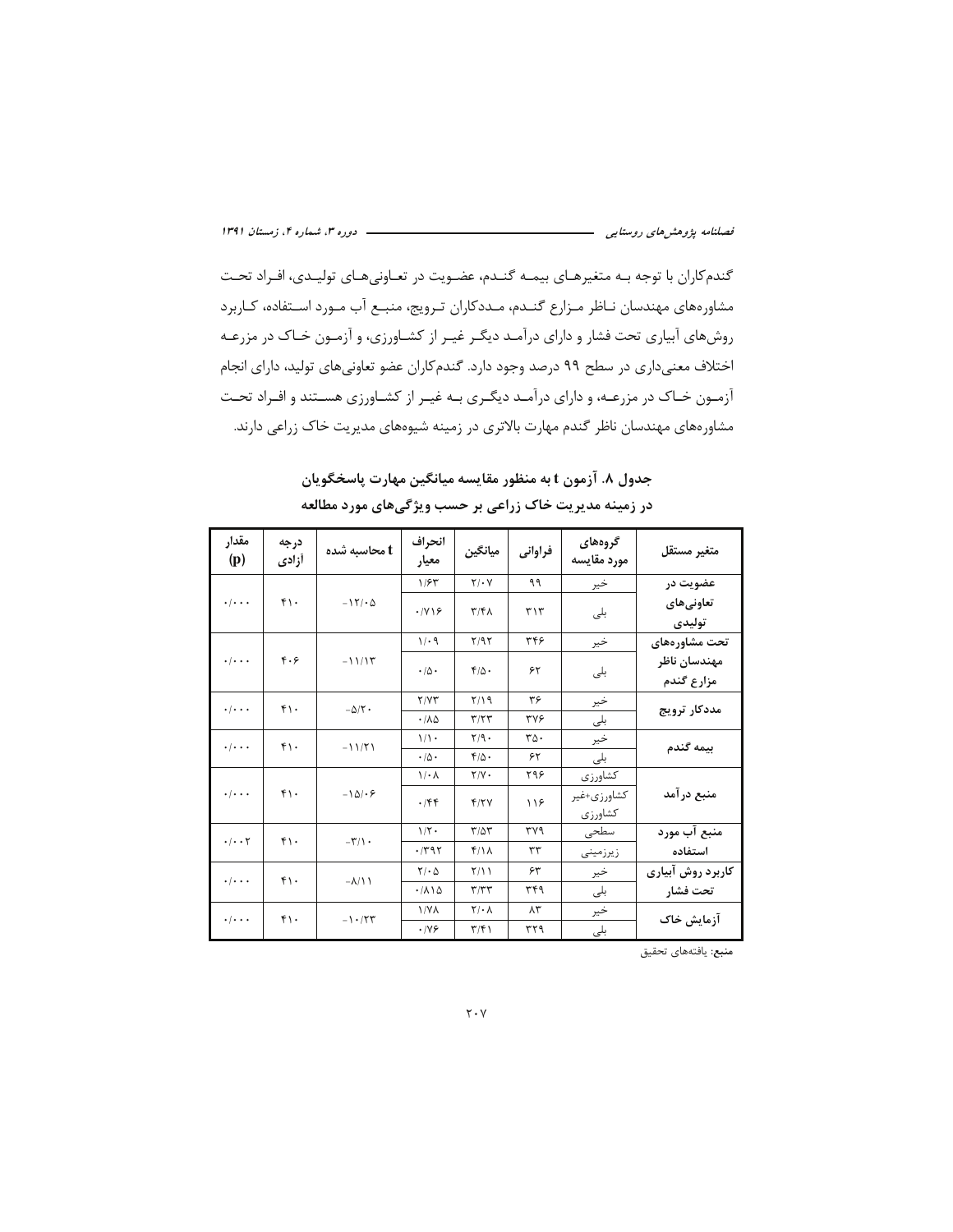مطابق جدول ۹، نتایج آزمون F حاکی از آن است که بین میانگین مهـارت گنــدمکـاران در زمینه مدیریت خاک زراعی بر حسب نوع نظام کشاورزی و نیز نوع نظام بهـرەبـرداری اخـتلاف معنیداری به چشم نمیخورد. همچنین بر اساس آزمون تعقیبـی (LSD) بـرای بررسـی دو بـه دوی گروهها بـا در نظرگیـری متغیـر نـوع نظـام کشـاورزی، مشـخص شـد کـه هـیچ کـدام از مقایسههای زوج گروهها با متغیرهای مذکور رابطه معنیداری را نشان نمیدهد.

جدول ۹. آزمونF، براي مقايسه ميانگين مهارت پاسخگويان در زمینه مدیریت خاک زراعی بر حسب ویژگیهای مورد مطالعه

| نتيجه آزمون<br>L.C.D<br>$(P \le 0/05)$ | مقدار<br>(p)        | F<br>محاسبه<br>شده | انحراف<br>معيار        | ميانگين                              | فراواني       | گروههای مورد<br>مقايسه | متغير<br>مستقل |  |
|----------------------------------------|---------------------|--------------------|------------------------|--------------------------------------|---------------|------------------------|----------------|--|
|                                        |                     |                    | $\lambda$ /٩ $\lambda$ | $\mathbf{Y} \mathbf{Y} / \mathbf{Y}$ | ۱۲۵           | $(1)$ ز, اعت           |                |  |
|                                        |                     | 1/9                | 1.1.9                  | $YY/Y\Delta$                         | ۸۹            | زراعت، باغداری (۲)     | نوع نظام       |  |
|                                        | .7970               |                    | $\lambda$ /۶۵          | Y1/Tf                                | $\mathcal{N}$ | زراعت، دامیروری (۳)    | كشاورزي        |  |
|                                        |                     |                    | $Y/\Lambda$ ۶          | $Y \cdot / \cdot f$                  | ۶۵            | زراعت، باغداری و       |                |  |
|                                        |                     |                    |                        |                                      |               | دامیروری (۴)           |                |  |
|                                        |                     |                    | $1/\lambda$ .          | $Y/\Lambda$ ۶                        | 377           | شخصی (۱)               |                |  |
|                                        | $\cdot$ / $\cdot$ . | $\Delta \cdot 19$  | $\cdot/\Delta$ .       | ۴۱۴۶                                 | ۲۹            | اجارهای (۲)            | نوع نظام       |  |
|                                        |                     |                    | $\cdot$ / $\cdot$ .    | ۵                                    | ۱۳            | مشاع (٣)               | بهر دبر داری   |  |
|                                        |                     |                    | $\cdot$ / $\cdot$ .    | ۴                                    | ۲۴            | مختلط (۴)              |                |  |

منبع: يافتههاى تحقيق

## تحلیل رگرسیون چندمتغیره به منظور تخمین میزان مهارت گندمکاران در زمینه مدیریت خاک زراعی

در این پژوهش، برای تبیین و تعیین معادله خطی رگرسیون مدیریت خـاک زراعـی بـه عنـوان متغیر وابسته با متغیرهای مستقل معنیدار تحقیق از تجزیـه و تحلیـل رگرسـیون چنــدمتغیره خطی به روش گام به گام بهره گرفته شد. در این تحقیق، ابتدا متغیرهای مؤلفـه محیطـی وارد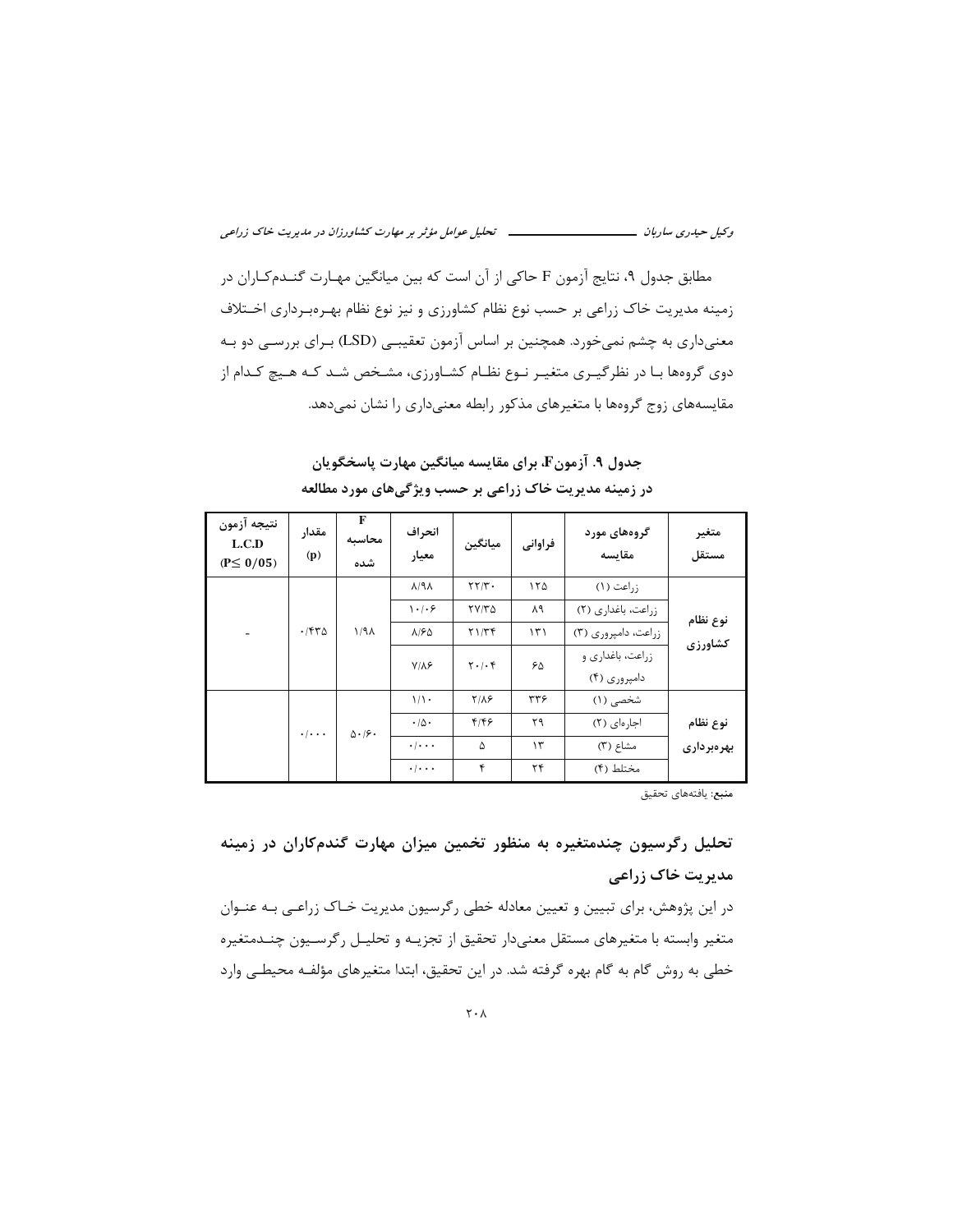معادله؛ و در این روش، بر اساس بتای استاندارد بهدست آمده متغیرهای رهنمودهای ترویجے، دانش فنی، وضعیت نگرش و وضعیت تحصیلات به ترتیب بیشترین سهم را در میـزان تغییـرات متغیر وابسته داشتند. بدین ترتیب این متغیرها در مدل نهـایی بـاقی ماندنـد و بقیـه از معادلـه حذف شدند. نتایج نشان میدهد که این متغیرهای پیشبین ۰/۸۸ درصد (۸۸/۰= $R^2$ ) از میزان واریانس متغیر وابسته (مدیریت خاک زراعی) را پیش بینی مے کننـد. ضـریب تبیـین مشـخص میسازد که متغیرهای دیگری نیز در میزان مدیریت خـاک زراعـی تأثیرگـذار بـودهانـد کـه در مطالعه حاضر بررسی نشدهاند (جدول ١٠). به منظور برآورد معادله تخمين، با توجه به اطلاعات بهدست آمده و معنیدار بودن مدل نهایی رگرسیون چندمتغیره، با این معادله مـیتـوان میـزان مهارت گندمکاران را در زمینه مدیریت خاک زراعی در منطقه مورد مطالعه تخمین زد:

Y= $\lambda$ /Y $\Delta$ +·/Y $\lambda$   $(X_1)$  + ·/Y $\ell(Y_2)$  + ·/ $\ell(Y_3)$  + ·/ · $\lambda \lambda(X_4)$ 

| مقدار (p)                 | مقدارt            | <b>Beta</b>                         | سطح<br>معنىدارى<br>F      | مقدار<br>$\mathbf{F}$          | $R^2$<br>تعديل<br>شده         | $R^2$                             | $\bf{R}$ | مدل                 |           |
|---------------------------|-------------------|-------------------------------------|---------------------------|--------------------------------|-------------------------------|-----------------------------------|----------|---------------------|-----------|
| $\cdot$ / $\cdot$ $\cdot$ | 9/87              | .77                                 | $\cdot$ / $\cdot$ $\cdot$ | 1/9F                           | .7170                         | .1170                             | .49.9    | رهنمودهاى<br>ترويجي |           |
| $\cdot$ / $\cdot$ $\cdot$ | <b>A/VY</b>       | .797                                | $\cdot$ / $\cdot$ $\cdot$ | 1/F9                           | 4.11                          | .715                              | .797A    | دانش فنی            | متغيرهاي  |
| $\cdot$ / $\cdot$ .       | Y/YY              | .191                                | $\cdot$ / $\cdot$ $\cdot$ | 1.9                            | .1109                         | $\cdot$ / $\lambda$ YY            | .7957    | وضعيت<br>نگرش       | أَتَّقَلُ |
| $\cdot$ / $\cdot$ $\cdot$ | $F/\Delta\Lambda$ | $\cdot$ / $\cdot$ $\wedge$ $\wedge$ | $\cdot$ / $\cdot$ $\cdot$ | $\lambda \cdot \lambda/\Delta$ | $\cdot$ / $\lambda \lambda V$ | $\cdot$ / $\lambda\lambda\lambda$ | 1989     | وضعيت<br>تحصيلات    |           |

جدول ۱۰. نتایج نهایی حاصل از آزمون رگرسیون چندمتغیره مرحلهای، به منظور تبیین مهارت گندمکاران در زمینه مدیریت خاک زراعی بر اساس مهم ترین متغیرهای پیش بین تحقیق

**منبع**: يافتههاى تحقيق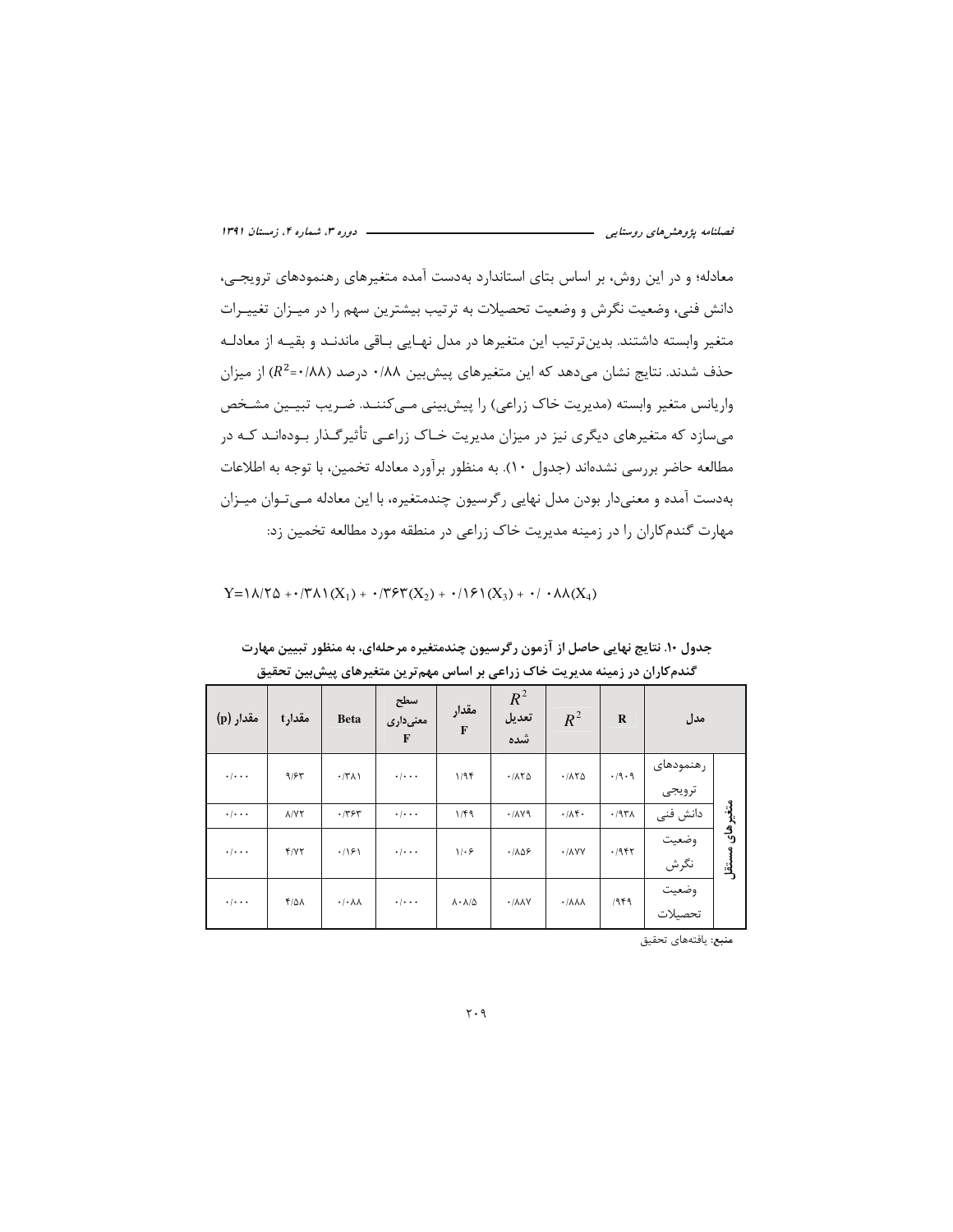### تجزیه و تحلیل دادهها با استفاده از تحلیل مسیر

برای آزمون فرضیه تحقیق علاوه بر اینکه رگرسیون چندمتغیره بـه کـار گرفتـه شـد، لازم بـود علاوه بر بررسی تأثیرات مستقیم متغیرهای مستقل بر متغیر وابسته، تأثیرات غیرمســتقیم ایــن متغیرها نیز بررسی گردند و روابط بین متغیرها مطابق با واقعیـتهـای موجـود در تحلیـل وارد شوند؛ زیرا این فن بر مجموعهای از تحلیل رگرسـیون چندگانـه و نیـز بـر فـرض ارتبـاط بـین متغیرهای مستقل و وابسته استوار است.

نتايج حاصل از تحليل مسير متغيرهـاي چهـار عامـل اصـلي- يعنـي: ترويجـي، اقتصـادي، اجتماعی-فرهنگی و فردی- در ادامه نشان داده می شود. گفتنی است در این مرحله بـه صـورت یکجا به تحلیل مسیر عوامل اصلی تأثیرگذار بر مدیریت خاک زراعی پرداخته شده است. نتایج به دست آمده از تحلیل مسیر چهـار عامـل اصـلی (ترویجـی، اقتصـادی، اجتمـاعی-فرهنگـی و فردی) را میتوان در شکل ۳ مشاهده کرد. بر ایـن اسـاس و نیـز بـر پایـه ضـرایب همبسـتگی موجود، عامل ترویجی به ترتیب بیشترین تأثیر را در مدیریت خاک زراعی در روستاهای نمونـه داشتهاند. بر این اساس، عامل ترویجی علاوه بر تأثیرات مستقیمی که بر افزایش میزان حفاظت خاک در روستاهای نمونه گذاشته، با تأثیرگذاری بر سه عامل دیگر، در واقع دربردارندهٔ تأثیرات غيرمستقيم نيز در اين زمينه بوده است كه مي بايست مورد توجه قرار گيرد. اين موضوع حـاكي از وجود اختلاف بین دیدگاههای کشاورزان در مورد اهمیت هر یک از عوامل و نتایج حاصـل از تحلیل مسیر است. ناگفته نماند که بیشــترین اخــتلاف در ایــن میــان در مــورد اهمیــت عامــل ترویجی است. به منظور آنکه نقش متغیرهای هر عامل و بهویژه عامل ترویجی بر دیگر متغیرها مشخص شود، می توان شکل ۳ را مشاهده کرد.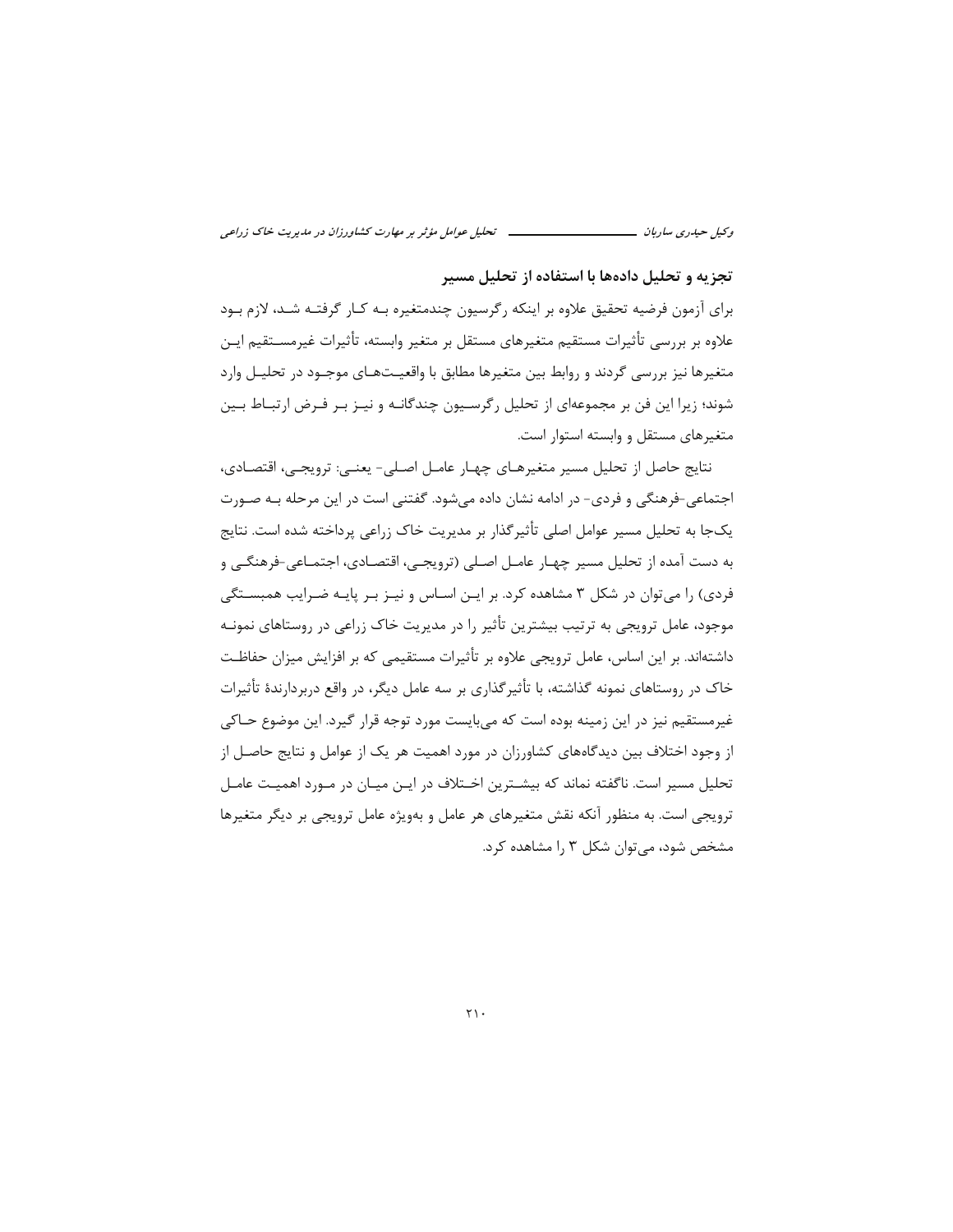



شکل ۳. نمودار تحلیل مسیر عوامل اصلی تأثیرگذار بر مهارت گندمکاران در زمینه مدیریت خاک زراعی در روستاهای نمونه، با استفاده از ضرایب همبستگی

همان گونه که در نمودار تحلیل مسیر دیده میشــود، عامــل ترویجــی بیشــترین تــأثیر را در میزان بهرهگیری بهینه از منابع خاک زراعی دارد و پـس از آن، بـه ترتیـب عامـل اجتمـاعی-فرهنگی، عامل اقتصادی و عامل فردی.

### نتیجهگیری و پیشنهادها

در این مقاله به بررسی عوامل مؤثر بر مهارت کشاورزان گندمکار در زمینه مدیریت خاک زراعی پرداخته شده است. نتایج حاصل از تحلیل دادهها با در نظر گیری ویژگیهای شخصی، نشان داد که بین نگرش کشاورزان گندمکار در زمینه مدیریت خاک زراعبی بـا متغیرهـای سـن ، سـابقه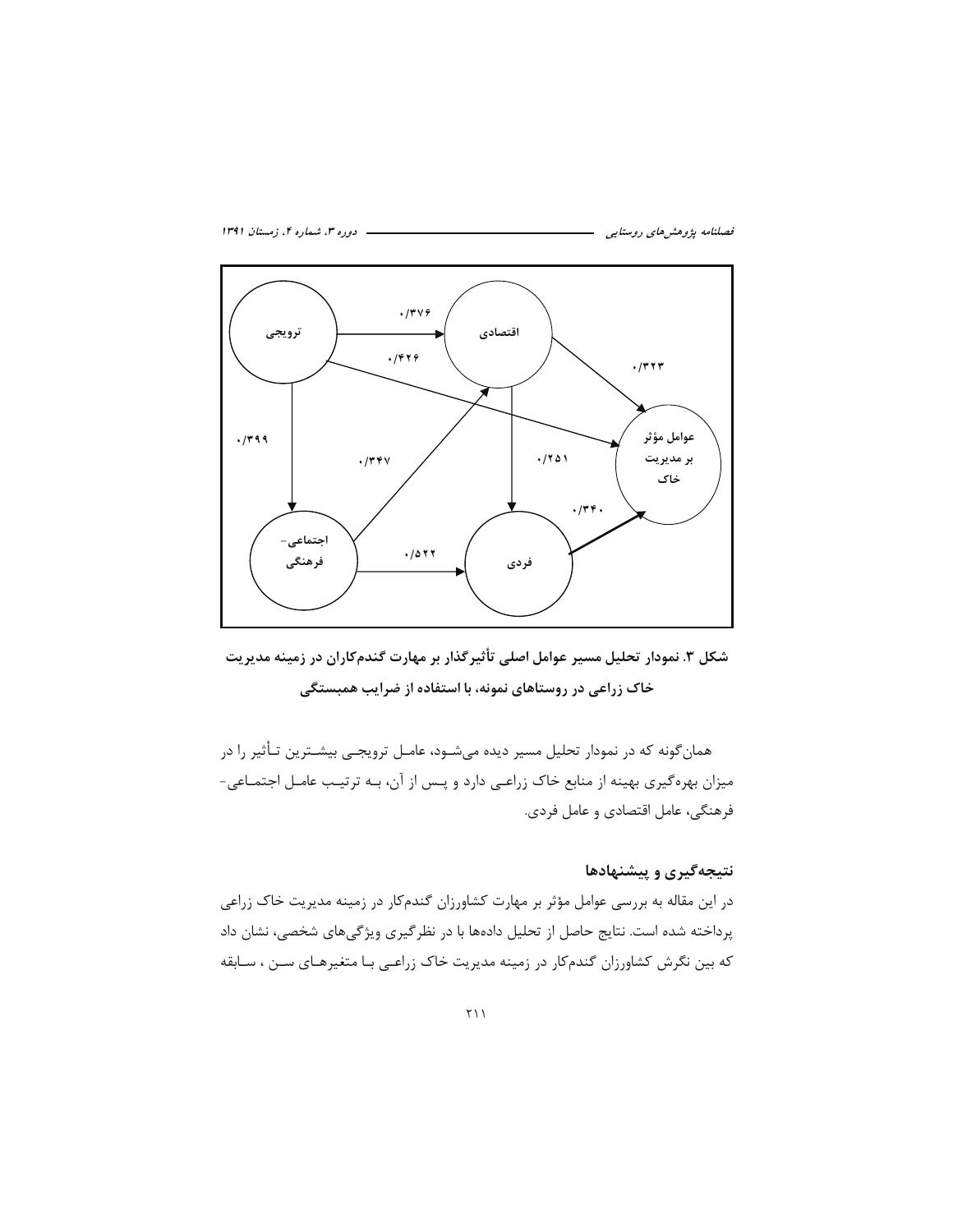فعالیت کشاورزی ، تجربه کشت گندم و نیز میزان تحصـیلات، رابطـه مثبـت و معنـی۱داری بـه چشم می خورد. این یافته با مطالعـات شـاهرودی و همکـاران (۱۳۸۷) و فیسـک (Fisk, 2002) مطابقت دارد. در زمینه ویژگیهای اقتصادی، همـانگونـه کـه نتـایج تحقیـق نشـان داد، بـین متغيرهاي ميزان درآمد، وسعت مالكيت اراضي كشاورزي، سطح اراضي ديم، پراكندگي قطعـات اراضی زراعی و سطح زیر کشت گندم با مهارت کشاورزان در زمینه مدیریت خاک زراعی رابطـه مثبت و معنیداری وجود دارد؛ ولی بین متغیر دسترسی به نهادهها و تسهیلات اعتبــاری رابطــه معنے داری مشــاهده نمــی شــود. ایــن مطالعــه بــا یافتــههــای بــروور (Brower, 2006) و فیلــو (Philo, 2004) مطابقت دارد. افزون بر ایــن، دربـارهٔ ویژگـیهـای ترویجـی نیــز نتـایج تحلیــل همبستگی نشان داد که بین میزان استفاده از منابع اطلاعاتی و عمل به رهنمودهـای ترویجـی مروجان و کارشناسان بخش کشاورزی با مهارت گندمکاران پیرامون مدیریت خاک زراعی رابطه مثبت و معنیداری وجود دارد؛ لیکن بین متغیر تماس ترویجی چنین رابطـهای برقـرار نیسـت. اين نتيجه هم با يافته سبا و همكاران (Waitaka, 2007) منطبق است. در ويژگىهاى فرهنگى-اجتماعی می توان گفت که بین هیچکدام از متغیرهای مشـارکت اجتمـاعی، اعتمـاد اجتمـاعی-نهادی و منزلت اجتماعی رابطه معنی داری به چشم نمـے خـورد. ایــن یافتــه بــا مطالعــات کــرام (Cramb, 2004) و گروسمن (Grossman, 2003) مطابقت دارد. نتايج تحليل دادهها با اســتفاده از آزمون t، نشان داد که بین میانگینهای مهـارت گـروههـای متفـاوت گنـدمکـاران در زمینـه شیوههای مدیریت خاک زراعی بر حسب نوع نظام کشاورزی و نوع نظام بهـرەبـرداری، اخــتلاف معنیداری به چشم میخورد. این یافته با مطالعات لیس (Lise, 2002) منطبق است. به عـلاوه، نتایج نهایی حاصل از آزمون رگرسیون چندمتغیرهٔ مرحلهای برای تبیین نگرش گنـدمكـاران در زمینه مدیریت خاک زراعی بر اساس مهمترین متغیرهای پیش بین تحقیق، مشخص ساخت که از بین متغیرهای شاخص اقتصادی، اجتماعی-فرهنگی، فردی و ترویجی نیز فقـط ۴ متغیـر در معادله باقی ماندهاند که مجموع آنها توانایی تبیین (۰/۸۸۷) درصد از تغییرات متغیر وابسته را داشتهاند. افزون بر این، همان گونه که نمودار تحلیل مسیر نشان داد، عامـل ترویجـی بیشـترین تأثیر را در میزان بهرهگیری بهینه از منابع خاک زراعی دارد و در مرحله بعد عامـل اجتمــاعی-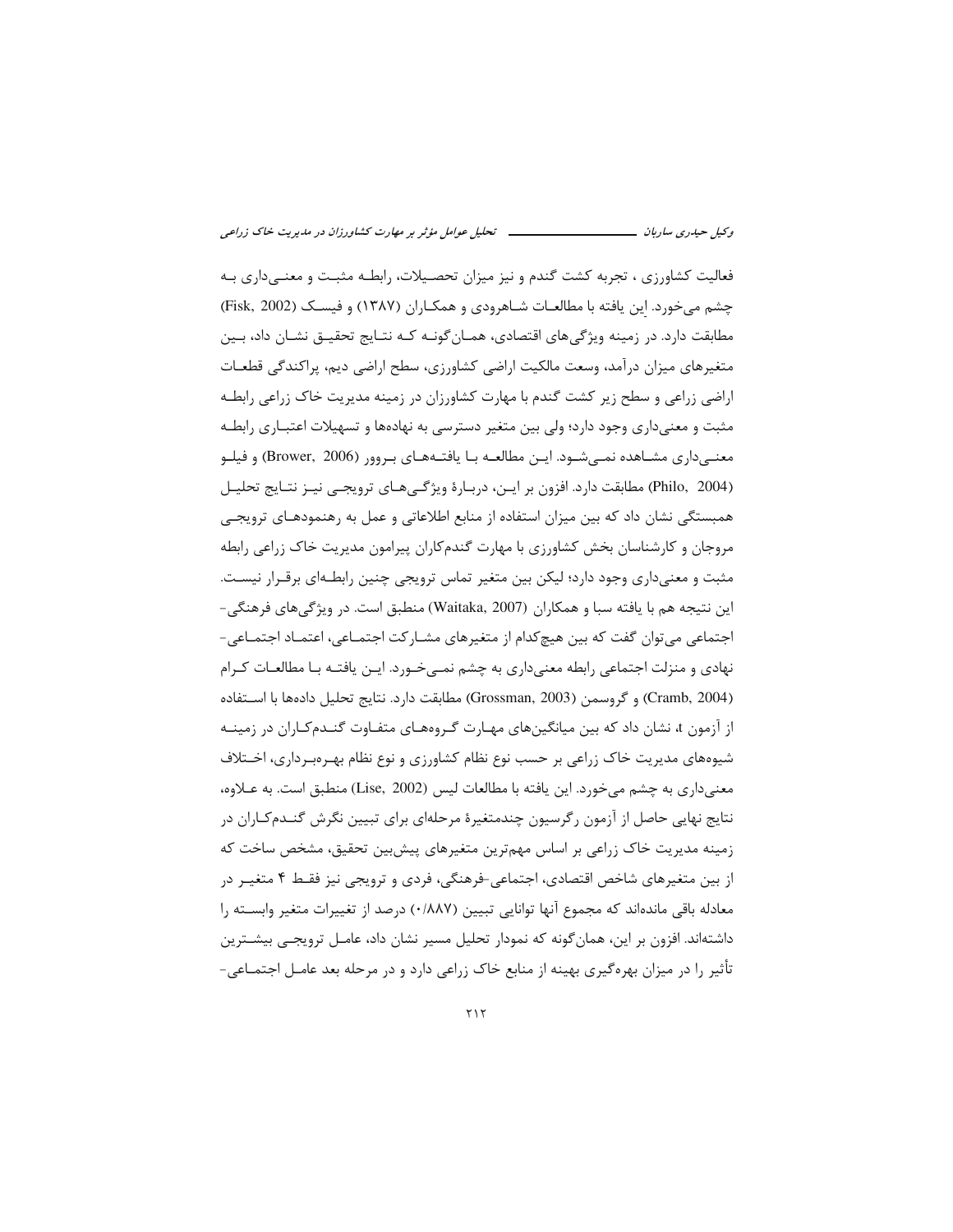فرهنگی، عامل اقتصادی و عامل فردی به ترتیب از تأثیرگـذارترین عـواملی در مـدیریت خـاک زراعي اند. اين يافته با نتايج مطالعات هارتمن (Hartmann et al., 2007) و فرىمن ( ,Freeman 2003) منطبق است.

در نهایت از تعمق در پژوهش انجامشده و بهویژه در بازنگری در نتایج تحلیلی آن، می تـوان نكاتي را دربارهٔ عوامل زيربنايي، ترويجي، اقتصادي، آموزشي، اجتماعي و نظاير اينها براي بهبود بخشیدن به بهرهوری خاک کشاورزی ارائه کرد. در این خصوص با توجـه بـه تبیــین بیشــترین واریانس عوامل مؤثر بر نگرش گندمکاران به مدیریت خاک به واسطه عوامل ترویجی، برنامههای ترویجی بایستی به شناسایی نیازها، اولویـتهـا، تنگناهـا و فرصـتهـایی کـه کشـاورزان بیـان می کنند، بپردازند. در این زمینه می توان گفت در مسیر پیشرفت شخصی و حرفهای کشـاورزان، تحصیل دانش فرآیند پایانناپذیری است که باید همواره مورد توجه و پی گیری قـرار گیـرد. در این خصوص میتوان گفت کسب دانش میبایست با آموزش همراه باشد. هـدف عمـده آمـوزش کشاورزان بالا بردن توانایی آنان و ارتقای سطح و کیفیت بازدهی آنهاست، چون آمـوزش - اگـر به معنای واقعی آن به اجرا درآید- با آگاهی رسانههـای عملـی و کـاربردی، افـزایش دورههـای آموزشي، بازنگري در برخي از شيوههاي ناکارا و کهنـه و ترغيـب هرچـه بيشـتر کشـاورزان بـه بهره گیری از کانال های ارتباطی و نظایر اینها با روش های بهینه، کشاورزی را به سوی بهـرهوری بهینه از منابع خاک و حفظ حاصل خیزی خاک زراعی سوق می دهد. در واقع مـی بایسـت لـزوم ظرفیتسازی کشاورزان در دستیابی به توسـعه و بهبـود برنامـههـای آموزشـی در زمینـههـای شیوههای مدیریت خاک زراعی مورد توجه مسئولان و متولیان توسـعه بخـش کشـاورزی قـرار گیرد، تا گندمکاران توانایی بهبود حیطههای روانی-حرکتی را بیایند. برای اینکـه فعالیـتهـای ترویج هر چه بیشتر با اهداف توسعه پایدار منطبــق گردنــد، مــی بایســت گســترش برنامــههــای ترویجی و آموزشی را برای ارتقای مهارت گندم کاران در زمینه با پایداری خاک زراعـی در نظـر گرفت. کشاورزان گندمکار در بهرهگیری پایدار از خاک زراعبی، تـوازن بیشــتری را بــین مقــدار تولید و ملاحظات زیست محیطی برقرار می سازند و ایـن امـر در درازمـدت بـه پایـداری خـاک زراعی می|نجامد. افزون بر ایـن، بـه دلیـل پـایین بـودن مشـارکت اجتمـاعی کشـاورزان، آنـان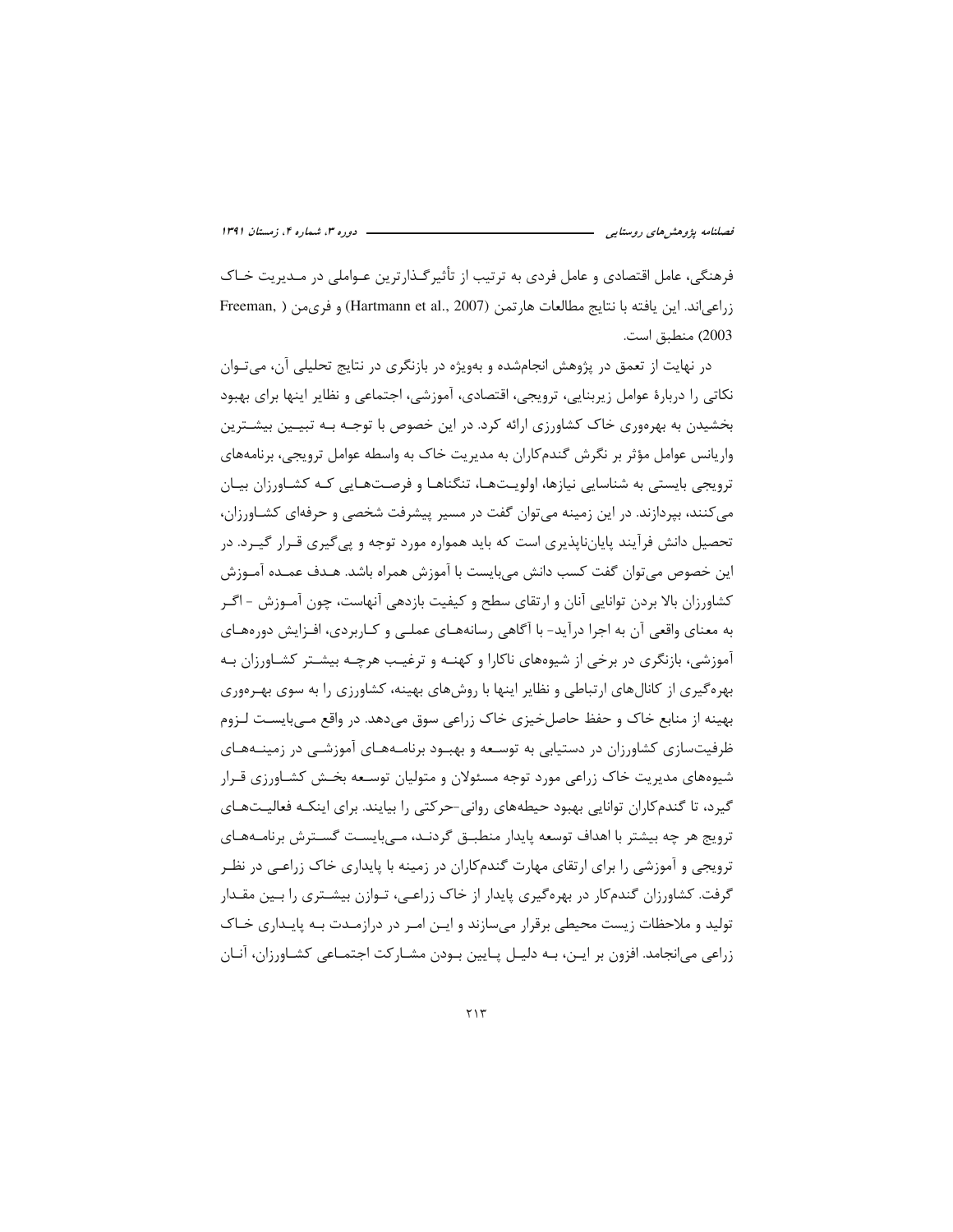می بایست در تمامی فرایندهای برنامهها و طرحهـای مـرتبط بـا توسـعه کشـاورزی در منـاطق روستایی- از جمله سطوح چهارگانه تصمیمگیری و نیز اجرا و نظارت و بهـرهگیـری از تـأثیرات توسعه برنامهها و طرحهای اجراشده- به مشارکت مستقیم بیردازند. بدون مشـارکت کشـاورزان در فعالیتها و برنامههای آموزشی و ترویجی، برنامههای توسعه کشاورزی درمناطق روستایی بـا شکست مواجه میشود؛ بر عکس در صورت مداخلـه کشـاورزان در تمـامی فرآینـد برنامـههـای اجراشده در مناطق روستایی موجبات ارتقای توانمندی آنها فراهم میآید. علاوه بر این، به دلیل پایین بودن سطح سواد کشاورزان گندمکار بایستی در نیـل بـه پایـداری خـاک کشـاورزی در مناطق روستایی، افزایش میزان بازده در واحد سطح، ارتقای بهرهوری، اشتغال;ایی و سـرانجام کاهش میزان فقر و محرومیت در روستاها گامهای فرهنگی مهمی برداشته شود. بـدین منظـور شیوههای آموزشی مشخص و تبیینشـده و بـه منظـور ارتقـای ظرفیـتهـای شـناختی، ماننـد شیوههای آموزشی شنیداری و دیداری و نیز تخصیص اعتبـارات کـافی بـرای عملـی سـاختن رویکرد مدرسه مزرعه کشاورز و آموزش کشاورز به کشـاورز ماننـد همیـاری کشـاورزان پیشـرو بسیار مؤثر است. سـرانجام مـی،بایسـت بـرای اسـتفاده پایـدار از منــابع خـاک زراعـی، تشــویق کشاورزان خردهمالک به تشکیل تعاونیهای تولیدی روستایی در اولویت قرار گیرد. به علاوه، بـا گسترش رسانههای ارتباط جمعی میبایست به ارائه برنامههای مدیریت پایدار خاک کشـاورزی پرداخت و افزون بر آن برنامهریزیهای لازم برای توجه به ویژگـیهـای ترویجـی را - از جملـه تقویت تماسها و فعالیتهای ترویجی با هدف صیانت از حاصل خیزی خاک- در دستور کار قرار داد. افزون بر اینها، آموزش تبادلی کشاورز به کشاورز برای بالا بردن انگیزه روانـی-حرکتـی بـه دلیل محدودیتهای مکانی زمانی مراکز خدمات کشـاورزی و نیـز بـرای حفـظ پایـداری خـاک زراعی، می بایست به وسیله کشاورزان گندم کار صورت گیرد.

#### منابع

اداره کل آمار و اطلاعات، ۱۳۷۸، **آمارنامه کشاورزی: سال زراعی ۷۷- ۱۳۷۶،** وزارت کشاورزی، تهران. باقری، عبدالله، زراعت *ک*یش، یعقوب، ۱۳۸۷، م**طالعه کارایی فنی گندم کاران ری- ورامین**، مجله تـرویج و اقتصاد كشاورزى، سال اول، شماره ۴، صص. ۴۳-۳۱.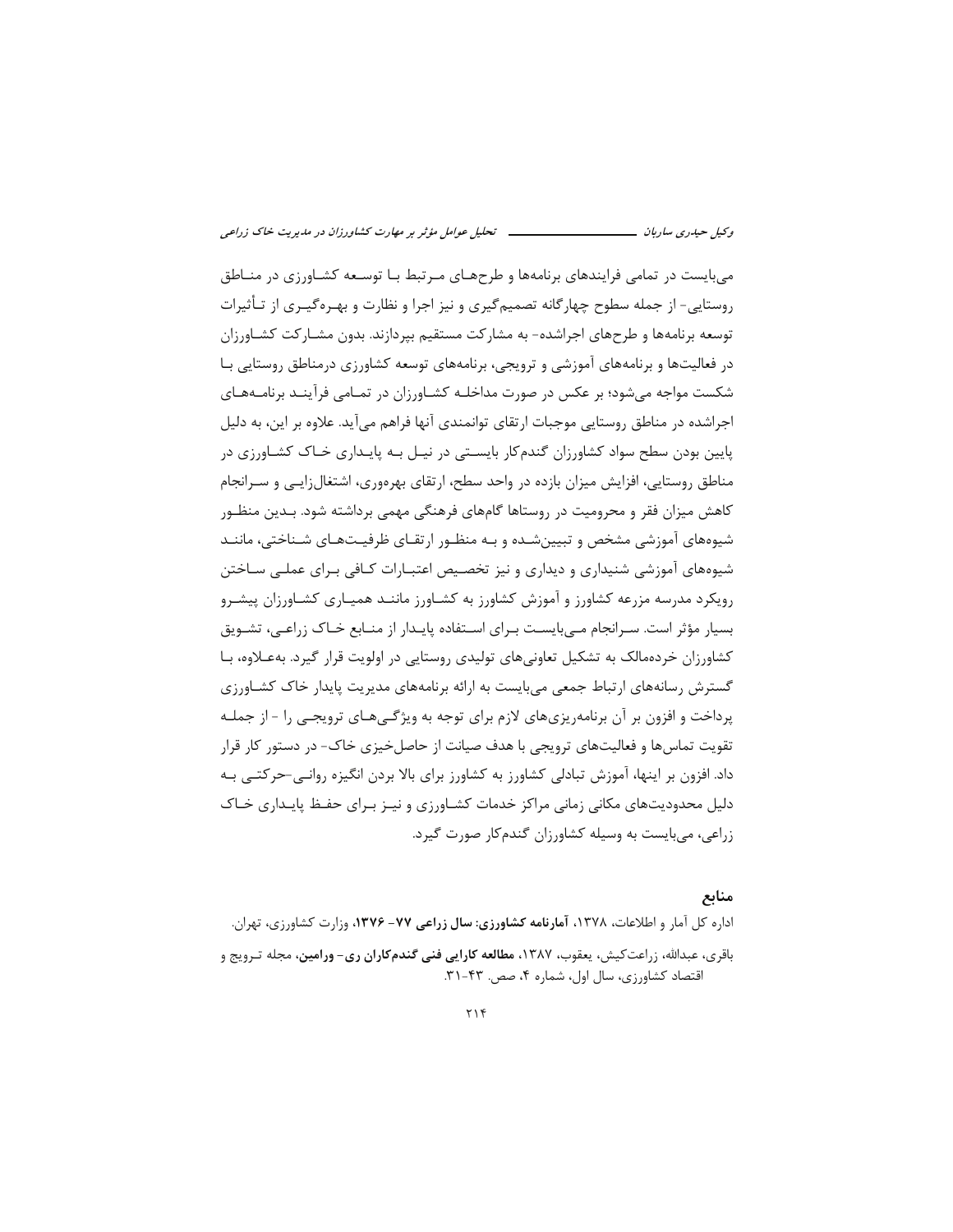تقدیسی، احمد، بسحاق، محمدرضا، ۱۳۸۹، چالشهای کشاورزی و تأثیر آن بـر جمعیـت روسـتایی بـا تأكيد بر تغييرات سطح زير كشت (مطالعه موردي: دهستان سيلاخور شــرقي-شهرســتان ازنــا)، پژوهش های روستایی، صص. ۲۶-۱.

حسینی، سیدمحمود، سلیمان بور، محمدرضا، ۱۳۸۵، بررسی اثرات تقویت روحیه کـارآفرینی در رونــد توسعه كشاورزى، مجله جهاد، انتشارت وزارت كشاورزى، صص. ٢۶٢-٢٥٠.

حیدری ساربان، وکیل، ۱۳۸۸، نقش دانش توانمندسازی کارکنان جهاد کشاورزی وکشاورزان در توسعه **کشاورزی مطالعه موردی؛ استان اردبیل،** رساله مقطع دکتری جغرافیا و برنامهریـزی روسـتایی بـه راهنمایی دکتر عبدالرضا رکن|لدین افتخاری، دانشگاه تربیت مدرس.

- حیدری ساربان، وکیل، ۱۳۹۰، بررسی عوامل اجتماعی و اقتصادی مؤثر بر دانش کشاورزان گنــدمکـار پیرامون مدیریت آب زراعی؛ مطالعه موردی: شهرستان مشکینشهر، مجله پژوهشهای تـرویج و آموزش كشاورزي.
- دلاوري، علي، ١٣٨٠، چالشهاي ترويج كشاورزي در ايران با نگاهي به مشــكلات تـرويج آب و خــاک، مجله جهاد، صص. ۹۱-۸۲.
- رضایی، روحالله، حسینی، سیدمحمود، شریفی، امید، ۱۳۸۹، واکاوی و تبیین تأثیر خشکسالی بر مناطق روستایی شهرستان زنجان (مطالعه موردی: روستای حاج آرش)، مجلـه پـژوهشهـای روسـتایی، دوره ۱، شماره ۳، صص ۱۳۰-۱۰۹.
- شاهرودی، علیاصغر، چیذری، محمد، ۱۳۸۷، عوامل تأثیر گذار بر دانش، نگرش و مهارت چغنــدرکاران نسبت به شیوههای مدیریت پایدار خاک زراعی، مورد؛ اســتان خراســان رضــوی، مجلـه علـوم و صنایع کشاورزی، جلد ۲۲، شماره ۱، صص. ۵۳-۴۳.
- شاهرودی، علی اصغر، چیذری، محمد، پزشکی راد، غلامرضا، ۱۳۸۸، عوامل تأثیر گذار بر رفتار کشـاورزان چغندرکار استان خراسان رضوی در زمینه شیوههای مدیریت خاک زراعـی، دوره ۴۰-۲، شـماره ۳، صص. ۱۱۵–۱۰۱۰ .
- عربيون، ابولقاسم، كلانترى، خليل، اسـدى، علــي، و شـعبانعلى فمــي، حسـين، ١٣٨٨، **ســنجش ســطح** پایداری نظام کشت گندم در استان فارس و تعیین عوامل مؤثر بر آن، مجله علوم ترویج و آموزش کشاورزی ایران، جلد ۵، شماره ۲، صص. ۲۹-۱۷.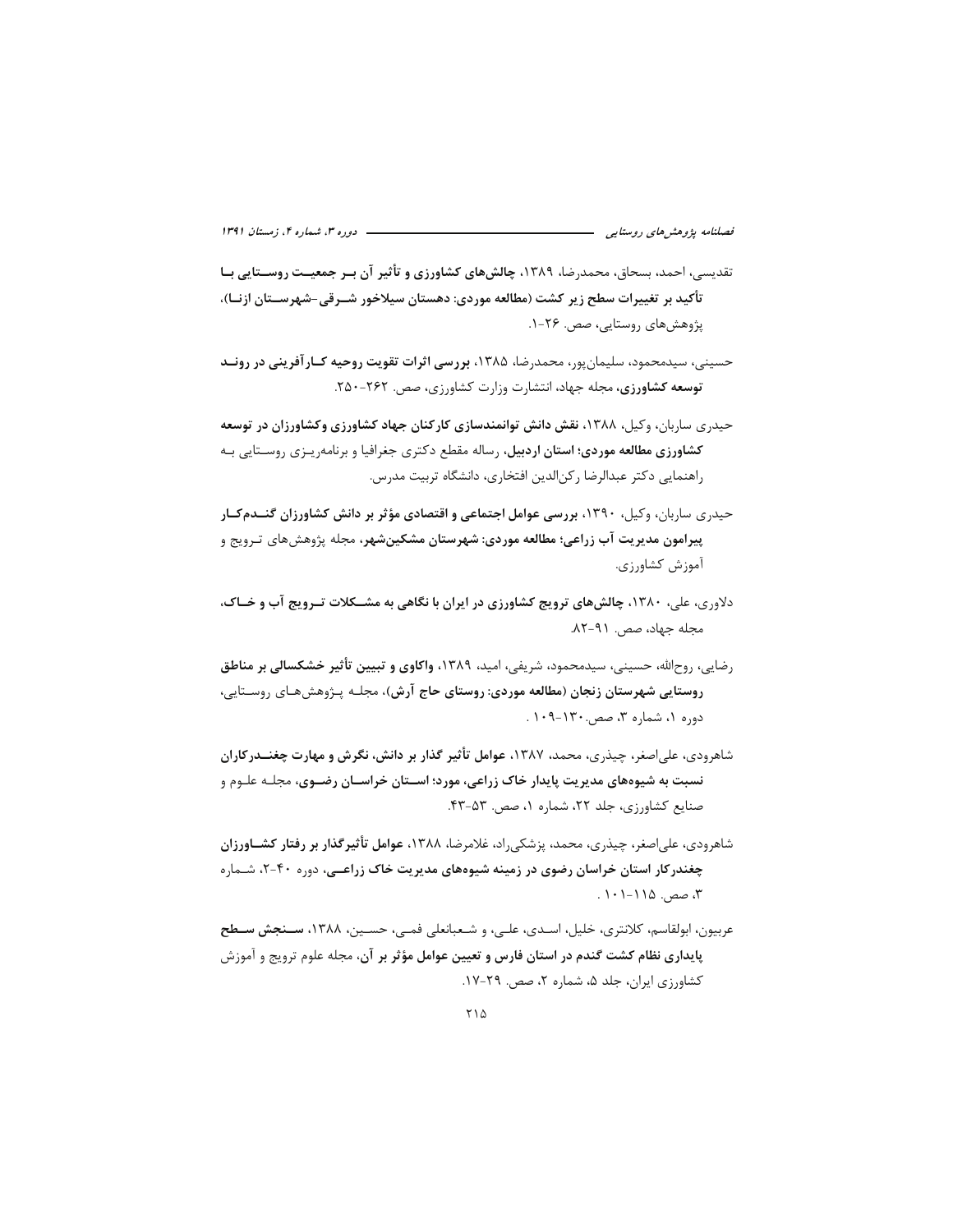عمانی، احمدرضـا، ۱۳۸۹، شناسایی عوامل مؤثر بـر دانــش پایــدار آب زراعــی در بـین گنــدمكـاران شهرســتان اهــواز، مجلــه پــژوهش&ــای تــرویج و آمــوزش کشــاورزی، ســال دوم، شــماره ۲، صص. ٧٧-۶۵-۶۵.

نوروزي آور گاني، اصغر، نوري، سيد هدايتالله، و کياني سلمي، سميه، ۱۳۸۹، ا**رزيابي توان هاي محيطي** برای کشاورزی (مطالعه موردی؛ ناحیه چغاخور، شهرستان بروجن)، مجله پژوهشهای روستایی.

يعقوبي، ابوالحسن، چيذري، محمد، پزشكي راد، غلامرضا، و فعلي، سـعيد، ١٣٨٨، اهميـت مهـارتهـاي مدیریت مزرعه از دیدگاه گنــدمکـاران شهرسـتان تفـرش، مجلـه اقتصـاد کشـاورزی و توسـعه، صص. ۱۱۴-۹۹.

- Adelman, S., 2002, Farm Mechanization in a Semi Closed Input-output Model: The Philippines, American Journal of Agricultural Economies, PP. 16-24.
- Alexander, D., 2006, The Role of Education on the Prevention of Soil Erosion in Lain America, New York, PP. 13-17.
- Arnon, K., 2001, The Economics of Non-Formal Education: Resources, Costs and benefits, New York, PP. 76-83.
- Australian Agricultural & Resource Economic Society, Melbourne, Australia, PP. 1-26.
- Berry, P., 2008, The Impacts on Knowledge Management, Information Systems and Sustainable Development: A Survey, World Developemnt, PP.76-83.
- Bewket, W., 2010, Soil and Water Conservation Intervention with Conventional Technologies in Northwestern Highlands of Ethiopia: Acceptance and **Adoption by Farmers**, Land use policy in, in press, PP. 123-124.
- Brower, F., 2006, Sustaining Agriculture and the Rural Environment: Governance, Policy, Multifunctional, UK Edward Edgard Publishing Limited, 9(2), PP. 32-45.
- Bulter, F., 2006, Sustainable Agriculture in Temperate Zones, New York, PP. 432-433.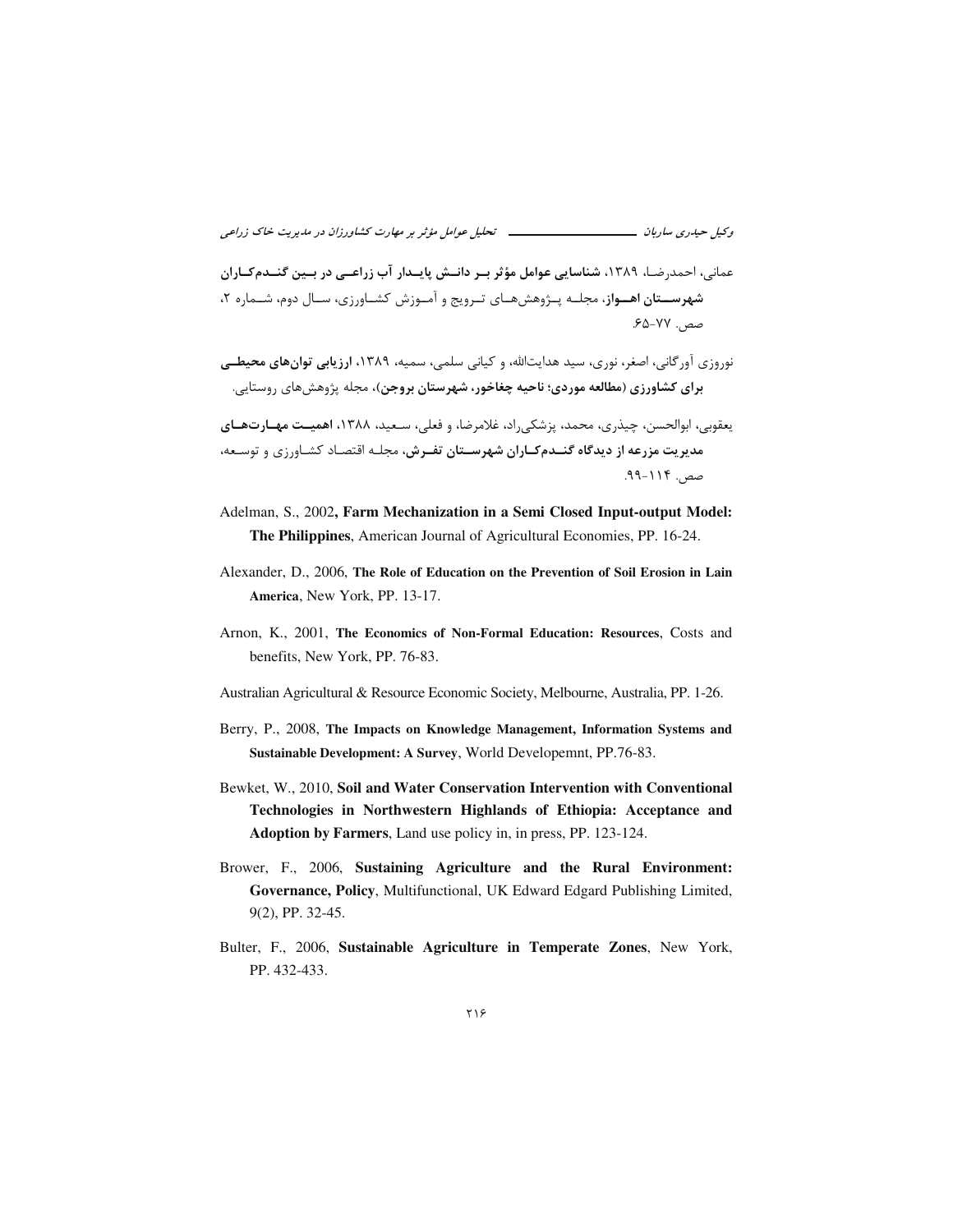- Cramb, R., 2004, Social Capital and Soil Conservation: Evidence from Philippines, Proceeding of the 48th Annual Conference
- Danne, R., 2005, Factor Effecting Adoption of Conservation and Conservation Tillage 13, Practices in New York, Journal of Soil and Water Conservation, PP. 56-58.
- Ecobar, G., 2008, Agricultural Knowledge and Information Systems and Poverty Reduction, Washington, D.C: World Bank, PP. 65-67.
- Emadi, H., 2003, A Participation Approach to Forest and Range Management: Development Strategies for Change University of Western Sudeny, A Workshop to Forest and Range Organization Ministry of Rural development, Tehran, PP. 3-4.
- Evensonn, S., 1999, Agricultural Price Policy in Tanzania, World Development, PP. 321-326.
- FAO, 1985, Guidelines: Land Evaluation for Irrigated Agriculture, FAO soil bulltin, PP. 220.
- FAO, 1994, Land Degredation in South Asia: Its Severity Causes and Effects upon the People, Retrived from http://www.agr.state.nc.us/agronomi/sthome.html/.
- FAO, 2003, Land degradation in the caribeen, Rome, Italy.
- Fisk, 2005, The Non-Governmental and Soil Resources Management, New Hawan, PP. 1-5.
- Freeman, H., 2003, Fertilizer Use in Semi Arid Areas of Kenya: Analysis of Smallholder Farmers Adoption Behavior under Liberalized Market, Nutrient Cycling in Agroecosystems, 66, PP. 23-31.
- Gould, P., 2007, Soil Conservation in Agricultural Development: an economies view, Journal of Soil and Water Conservation, PP. 310-314.